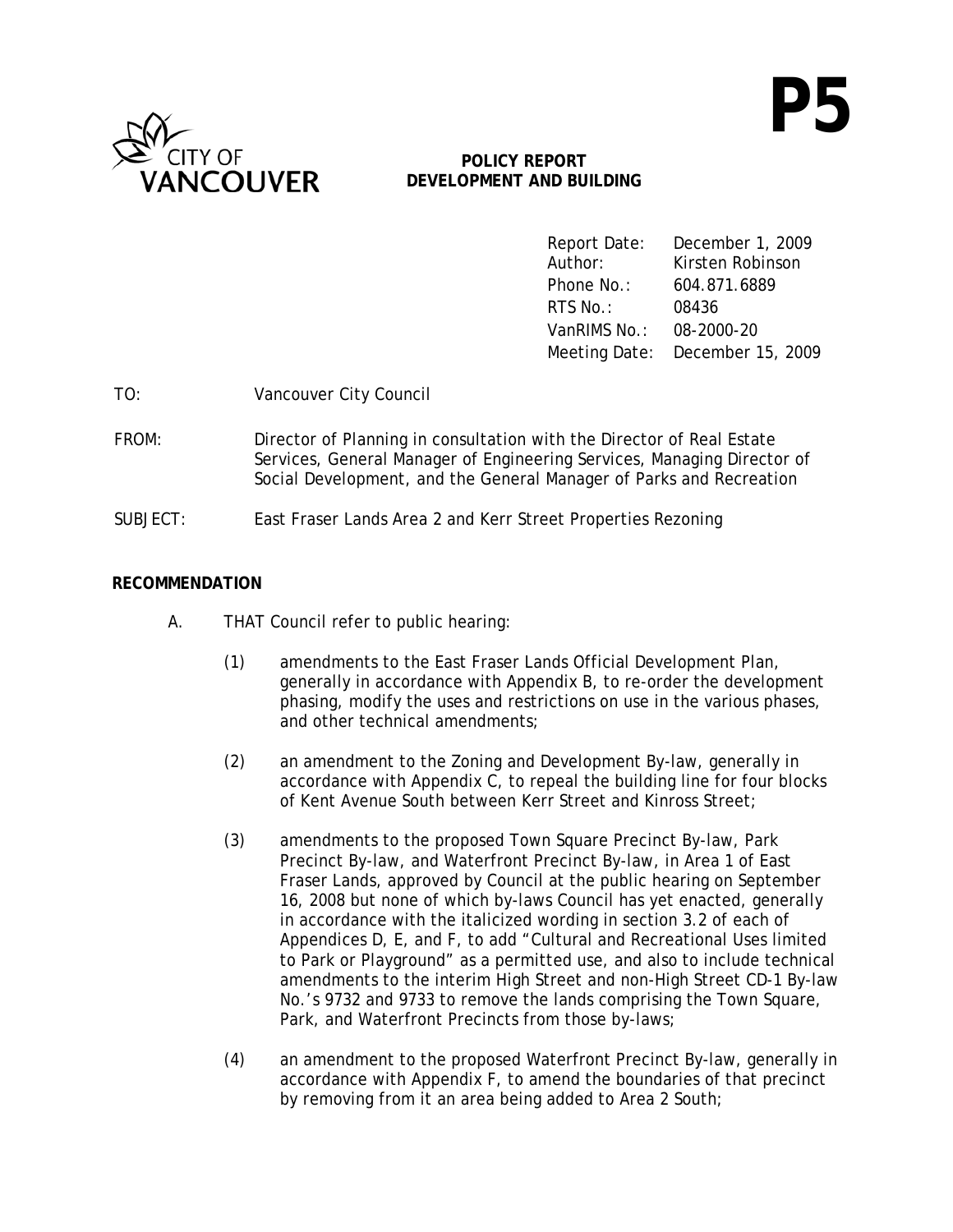- (5) modifications to the Area 1 conditions as set out in the Policy Report dated July 8, 2008 and approved by Council at public hearing on September 16, 2008 for the proposed Waterfront Precinct, Town Square Precinct, Park Precinct, generally in accordance with Appendix G;
- (6) an amendment to CD-1 By-law No. 6533 for CD-1 (247), generally in accordance with Appendix H, to amend the boundaries of the CD-1 zone that is the subject of that by-law by removing from it the Kerr Street Properties;
- (7) the application by Parklane Homes to rezone to CD-1 (Comprehensive Development) the Kerr Street Properties (3250 Marine Way, 3098 Southeast Marine Drive, and 8450 Kerr Street) outlined in black on the map attached to Appendix A, together with:
	- (a) plans prepared on behalf of Parklane Homes received December 1, 2009 and represented in Appendix O,
	- (b) the draft CD-1 by-law, generally in accordance with Appendix I,
	- (c) the recommendation of the Director of Planning to approve the application, subject to approval of the conditions contained in Appendix J, and
	- (d) draft East Fraser Lands Area 2 and Kerr Street Properties Design Guidelines, generally in accordance with Appendix P;
- (8) the application by Parklane Homes to rezone to CD-1 (Comprehensive Development) Area 2 North (3099 to 3151 East Kent Avenue North) outlined in black on the map attached to Appendix A, together with:
	- (a) plans prepared on behalf of Parklane Homes received December 1, 2009 and represented in Appendix O,
	- (b) the draft CD-1 by-law, generally in accordance with Appendix K,
	- (c) the recommendation of the Director of Planning to approve the application, subject to approval of the conditions contained in Appendix L, and
	- (d) draft East Fraser Lands Area 2 and Kerr Street Properties Design Guidelines, generally in accordance with Appendix P;
- (9) the application by Parklane Homes to rezone to CD-1 (Comprehensive Development) Area 2 South (3098 to 3310 East Kent Avenue South) outlined in black on the map attached to Appendix A, together with:
	- (a) plans prepared on behalf of Parklane Homes received December 1, 2009 and represented in Appendix O,
	- (b) the draft CD-1 by-law, generally in accordance with Appendix M,
	- (c) the recommendation of the Director of Planning to approve the application, subject to approval of the conditions contained in Appendix N, and
	- (d) draft East Fraser Lands Area 2 and Kerr Street Properties Design Guidelines, generally in accordance with Appendix P;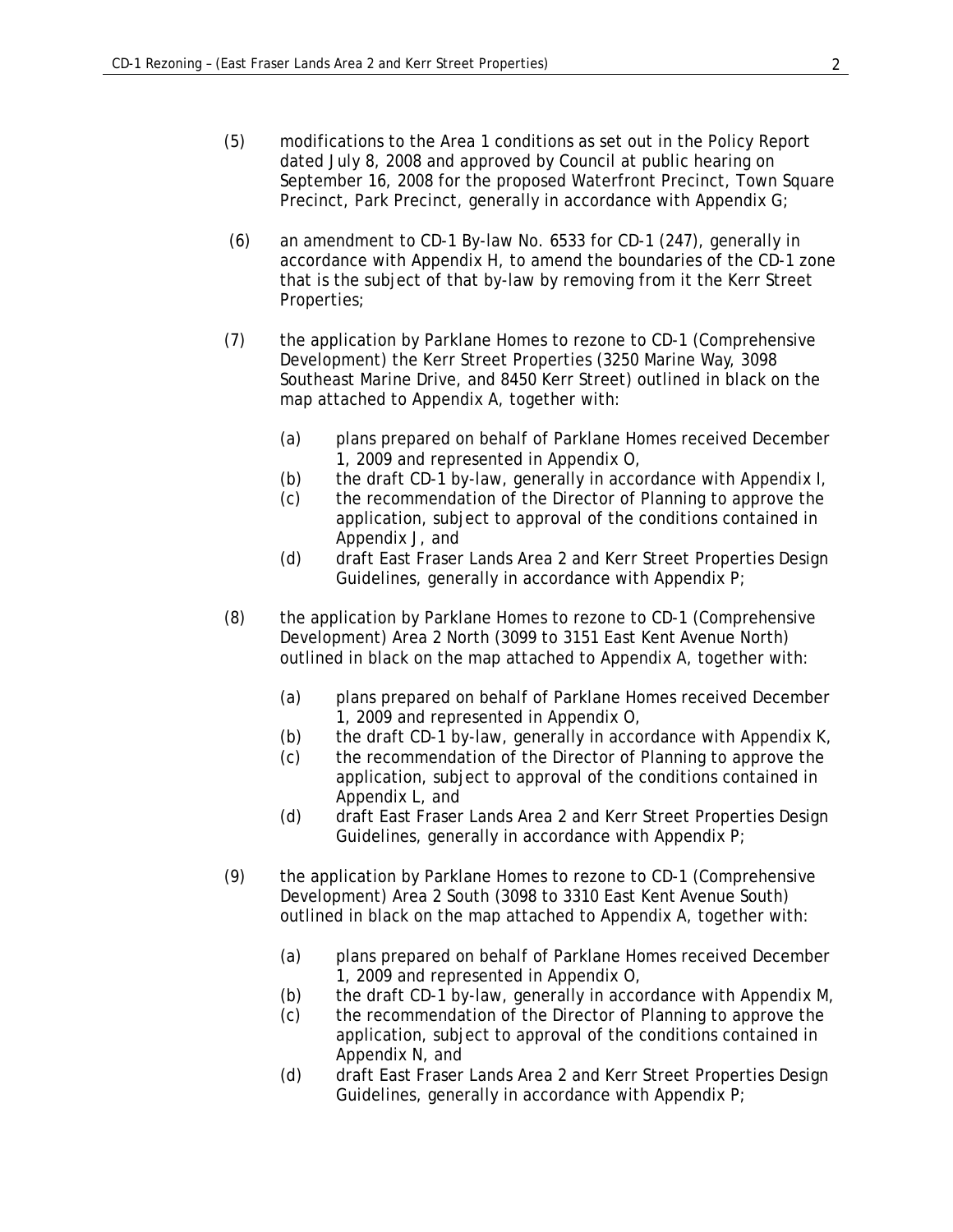(10) a consequential amendment to the Sign By-law to establish regulations for the Kerr Street Properties, Area 2 North, and Area 2 South CD-1 Bylaws, generally in accordance with Appendix Q;

AND FURTHER THAT Council instruct the Director of Legal Services to prepare the by-laws referred to in the preceding paragraph for consideration at the public hearing.

B. THAT, subject to approval of the rezoning by-laws for the Kerr Street Properties, Area 2 North, and Area 2 South, Council approve an amendment to the Noise Control By-law to include the by-law in Schedule B to the Noise Control By-law, generally in accordance with Appendix R;

AND FURTHER THAT Council instruct the Director of Legal Services to bring forward for enactment the amendment to the Noise Control By-law at the time of enactment of the by-laws referred to in the preceding paragraph.

- C. THAT Council adopt Recommendations A and B on the following conditions:
	- (1) THAT the passage of the above resolutions creates no legal rights for the applicant or any other person, or obligation on the part of the City and any expenditure of funds or incurring of costs is at the risk of the person making the expenditure or incurring the cost;
	- (2) THAT any approval that may be granted following the Public Hearing shall not obligate the City to enact a by-law rezoning the property, and any costs incurred in fulfilling requirements imposed as a condition of rezoning are at the risk of the applicant; and
	- (3) THAT the City and all its officials, including the Approving Officer, shall not in any way be limited or directed in the exercise of their authority or discretion, regardless of when they are called upon to exercise such authority or discretion.

#### **GENERAL MANAGER'S COMMENTS**

The General Manager of Community Services RECOMMENDS approval of the foregoing.

#### **COUNCIL POLICY**

- Victoria-Fraserview/Killarney Community Vision, approved January 2002
- East Fraser Lands Planning Program, approved May 2002
- East Fraser Lands Policy Statement, approved December 16, 2004
- East Fraser Lands Official Development Plan, approved November 14, 2006 and amended October 20, 2009
- East Fraser Lands Area 1 Policy Report, approved at public hearing September 16, 2008
- By-law No. 6533 Riverside East Block 67 to Kerr CD-1 (247)
- Passive Design Toolkit and Passive Design Toolkit for Homes, approved May 2009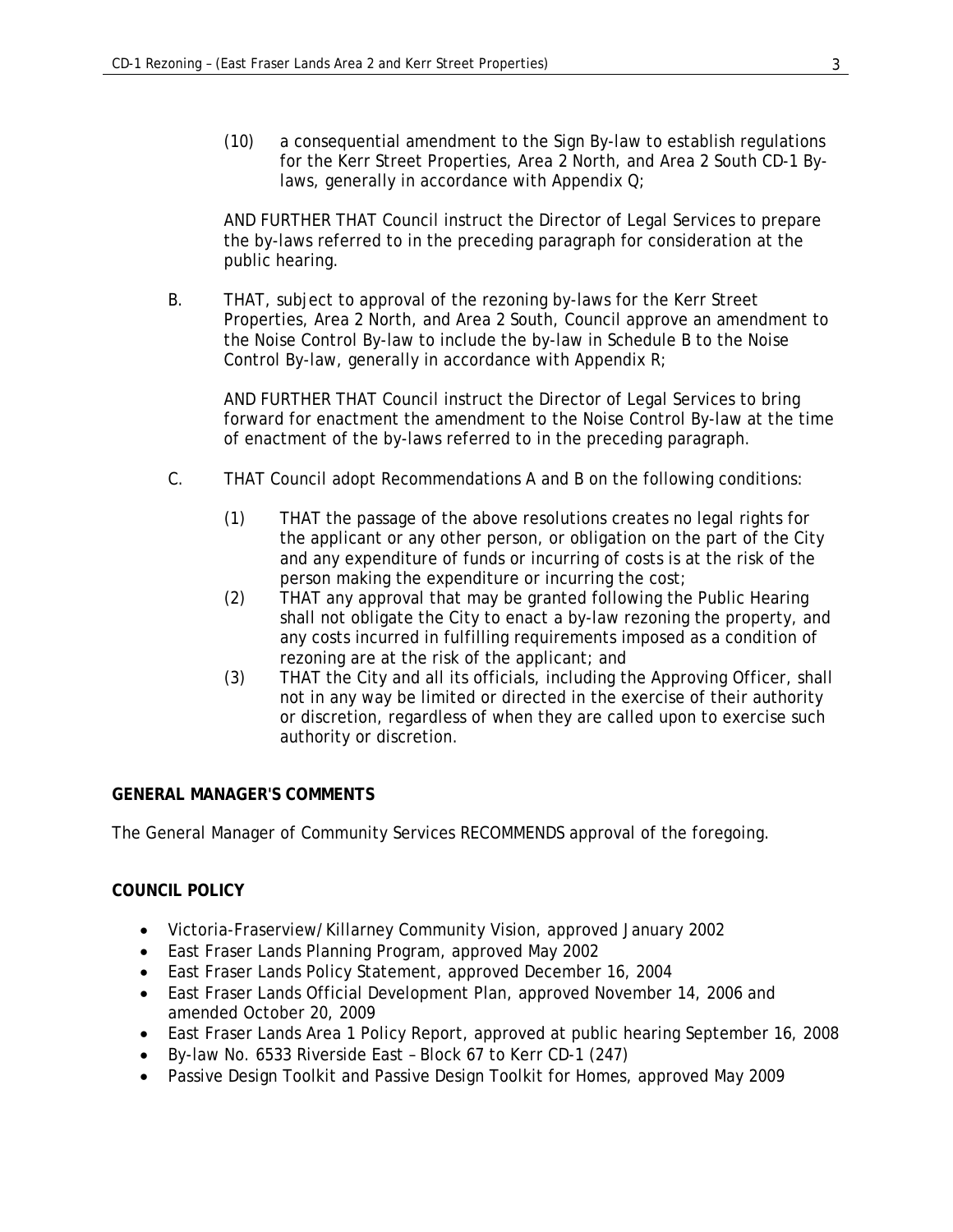

**Figure 1 -** Proposed Rezonings - Area 2 North, Area 2 South and Kerr Street Properties - Site and Context

#### **PURPOSE AND SUMMARY**

This report recommends that Council approve a re-ordering of the development phasing set out in the East Fraser Lands Official Development Plan (the "ODP"). The current ODP indicates the development phasing for six areas defined in the ODP with each area requiring a rezoning. Area 1, the first area to be developed, consists of the Town Square Precinct, the Park Precinct and the Waterfront Precinct. Council approved the rezoning of Area 1 at a public hearing on September 16, 2008, however none of these rezoning by-laws have been enacted.

Parklane Homes, the majority property owner of the ODP lands, has indicated that it is not able to proceed with development of Area 1 at this time due to the challenging market conditions for the concrete and mixed use building forms which constitute a significant portion of this part of the East Fraser Lands ("EFL"). The current difficulty in securing development financing for this type of development is also a significant problem. As a result, the applicant has proposed to vary from the ODP phasing plan by starting development with the primarily woodframe buildings to the west of Area 1, for which market conditions are more favourable.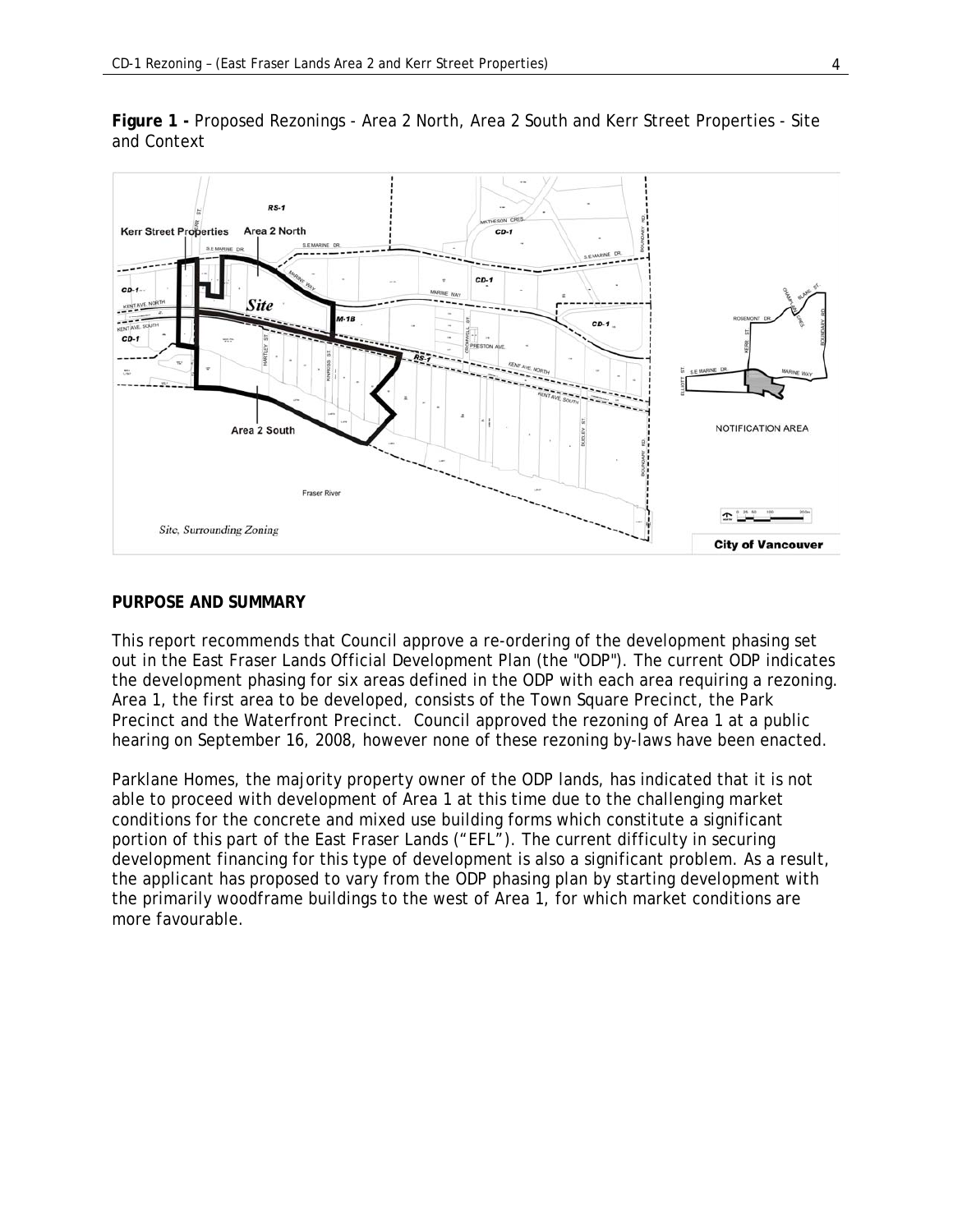If Council approves the amendment to the ODP to re-order the development phasing to permit Area 2 (as revised) to be developed first, this report recommends the terms and conditions for the rezoning of Area 2 (as revised) from CD-1 (Comprehensive Development) to two new CD-1 Districts, one for Area 2 North and one for Area 2 South, both as shown on Figure 1.

In addition to rezoning Area 2 North and Area 2 South, Parklane has applied to rezone, on behalf of the City of Vancouver, three additional legal lots (defined above as "Kerr Street Properties") which are to the west, and outside the boundaries, of the ODP lands. The Kerr Street Properties are owned by the City of Vancouver and zoned for commercial use as part of CD-1 (247). Parklane is interested in acquiring these Kerr Street Properties from the City. The current zoning allows for two storey commercial at a Floor Space Ratio of 0.75 FSR. The zoning has been in place since 1989 and the sites have remained undeveloped. Staff recommend that the Kerr Street Properties be rezoned concurrently with the rezoning of Area 2 North and Area 2 South, as their development would complete both the eastern edge of West Fraser Lands (WFL) and the western edge of EFL.

The applicant seeks to develop a range of residential forms from townhouses to 13-storey apartment towers as well as parks, a public waterfront, elementary school site, two child care facilities and a small scale commercial building. Staff have assessed the application and concluded that it generally meets the intent of the ODP, with the exception of the provisions addressed in this report.

Staff recommend that the applications be referred to a public hearing together with draft CD-1 By-laws generally as shown in Appendices I, K and M and the recommendation of the Director of Planning that the application be approved, subject to approval of conditions listed in Appendices J, L and N.

Also recommended to be referred to the same public hearing are:

- amendments to the East Fraser Lands ODP generally as shown in Appendix B,
- an amendment to the Zoning and Development By-law to repeal the building line for four blocks of Kent Avenue South generally as shown in Appendix C;
- amendments to the proposed East Fraser Lands Area 1 draft bylaws to include "Cultural and Recreational Uses limited to Park or Playground" and to amend the boundary for the Waterfront Precinct to move a portion of the waterfront to Area 2 generally as shown in Appendix F;
- modifications to the Town Square Precinct, Waterfront Precinct, and Park Precinct to include two new sections dealing with contamination generally as shown in italics in Appendix G;
- modifications to three conditions of the Waterfront Precinct rezoning report regarding design development, park conveyance and community centre development generally as shown in italics in Appendix G;
- an amendment to CD-1 By-law No. 6533 for CD-1 (247), generally in accordance with Appendix H, to amend the boundaries of the CD-1 zone that is the subject of that bylaw by removing from it the Kerr Street Properties; and
- other required consequential amendments as set out in this report.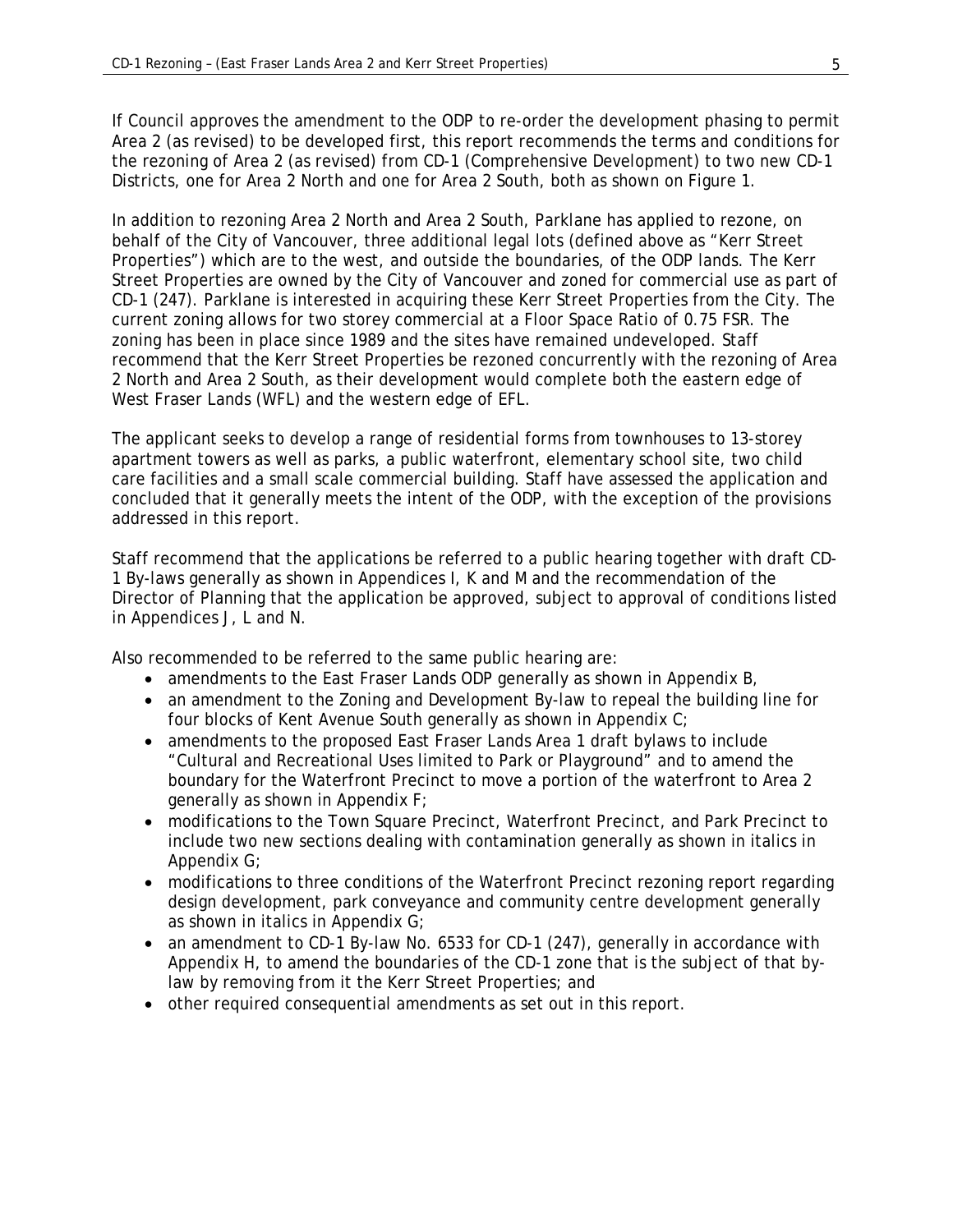#### **BACKGROUND**

The sawmill at EFL ceased operations in 2001. In 2003, City Council directed staff to explore redevelopment possibilities and carry out a public consultation process that actively involved the local community. Since that time, a major planning process has been in progress to plan the redevelopment of EFL as a compact, complete and sustainable mixed use community.

**Policy** - In December 2004, the EFL Policy Statement was adopted by Council, establishing general principles for the creation of a new mixed-use community on the site. The Official Development Plan further refined the principles of the Policy Statement and developed a physical plan. The ODP, receiving positive support from the community, was adopted by Council in November 2006.

**Rezoning Area 1** – The first area rezoning, including the Town Square, Waterfront and Park Precincts, was approved by City Council at public hearing in September 2008.

**Rezoning Area 2 –** Parklane Homes submitted a rezoning application for Area 2 in May 2009. The application was presented to the local community for input at open houses in June and the Urban Design Panel voted to unanimously support the application at its meeting on August 26. The application has been comprehensively reviewed by City staff, Council advisory committees and the EFL Committee (a neighbourhood committee with longstanding involvement in the project). A summary of the comments received from the community is included in Appendix S.

Staff would like to acknowledge and thank members of the EFL Committee for their tireless efforts in helping to represent community interests throughout the planning process and for participating constructively in the review of the rezoning applications. A letter from the EFL Committee commenting on the rezonings is contained in Appendix S.

### **DISCUSSION**

#### **1. Rezoning Site in Relation to ODP Areas**

The rezoning applications cover an area of 15.5 hectares (38.34 acres) and include a portion of Areas 1, 2, 6, and the entirety of Area 3, as currently defined in the ODP, and the Kerr Street Properties in WFL which are outside of the ODP boundary.

The following revisions to the ODP Areas are proposed (refer to Figures 2 and 3 below): Area 1 will have:

- a portion of the foreshore park removed from Area 1 is now included in Area 2, Area 2 will have:
	- Area 3,
	- a portion of Area 6,
	- the western portion of Area 2, and
	- the western portion of foreshore park previously included in Area 1,

Area 3 will have:

- the eastern section of Area 2, and
- Area 4,

Area 4 will have:

• the portion of ODP Area 6 that is not owned by Parklane Homes.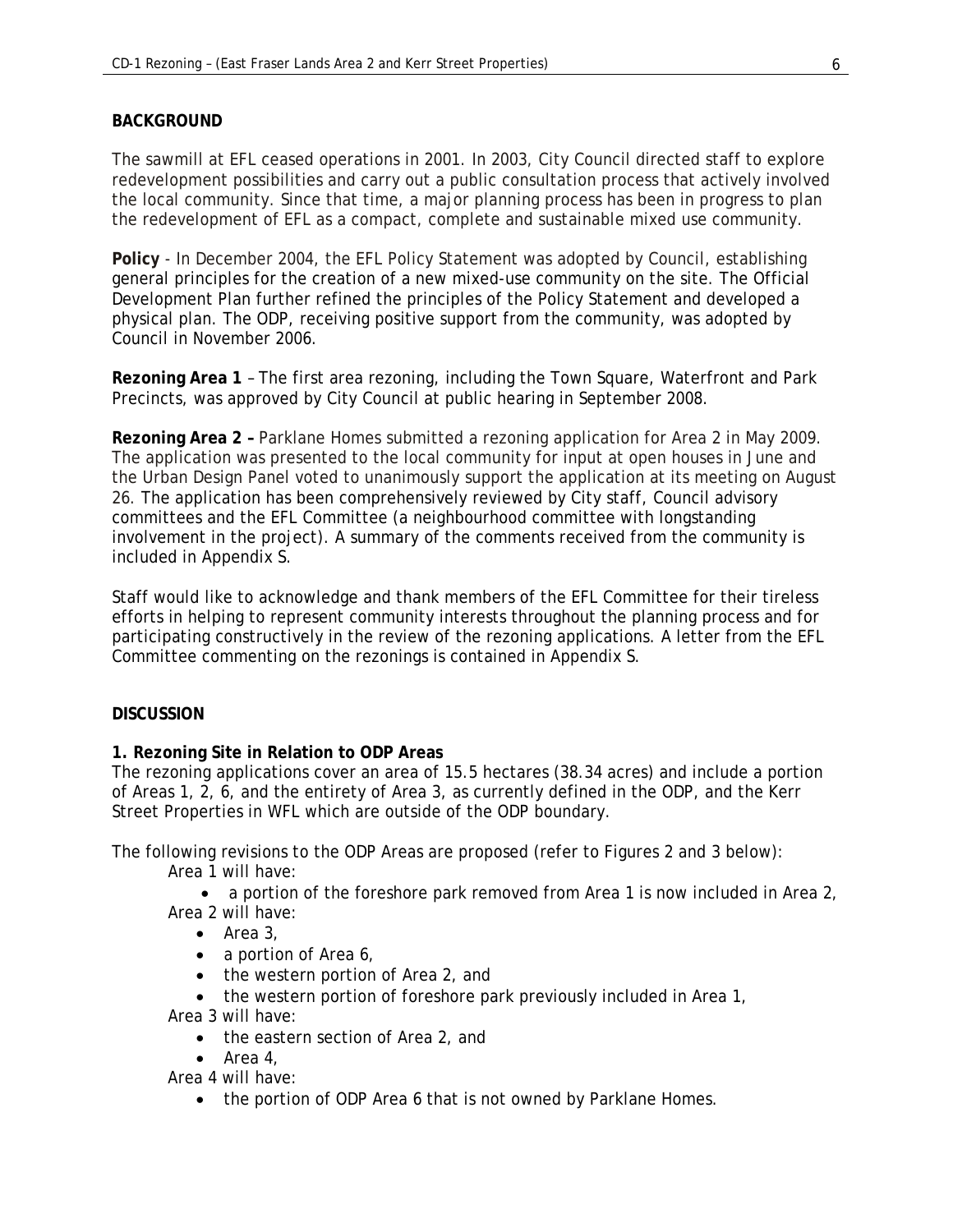**Figure 2 –** The existing ODP Areas with an overlay of the proposed Area 2 (within heavy dashed line) and Kerr Street Properties (shown hatched) rezoning boundaries



**Figure 3 -** East Fraser Lands showing the proposed revised Areas and the Kerr Street Properties

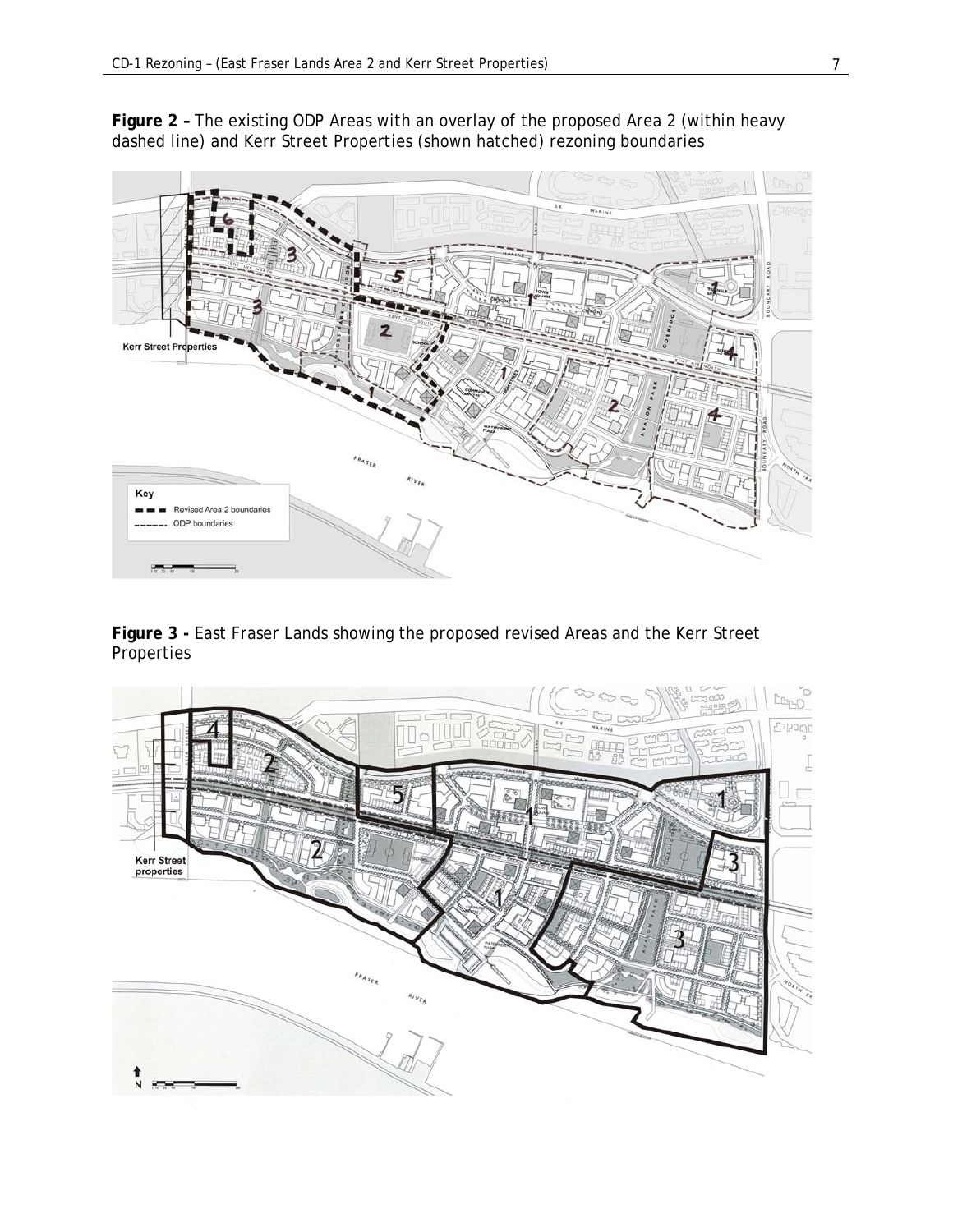For clarity, from this point forward all references will be based on the revised boundaries, uses and amenities for ODP Areas 1, 2, 3 and 4 (as outlined above) unless otherwise indicated.

The proposed revisions to the ODP Areas are contained in Appendix B.

**Kerr Street Properties**: The rezoning applications include the Kerr Street Properties which are outside of the ODP area and are currently part of the WFL CD-1(247). These sites have not been added to the ODP lands. In the balance of this report, the Kerr Street Properties are discussed separately.

#### **2. Official Development Plan Phasing**

EFL is expected to be developed in a series of phases over a period of approximately 20-25 years. The ODP indicates the planned phasing of development, including the need to establish from the outset a sense of place and identity, as well as a complete community with a balance between new housing and provision of local amenities such as shops, services, community facilities and parks.

Pursuant to these objectives, the ODP indicated that the first area to be developed should include the heart of the central neighbourhood, which combines higher density residential uses with the 'High Street' shops and services, as well as some key public amenities such as the community centre. The lower density, predominantly residential western and eastern neighbourhoods would follow in subsequent phases. In accordance with this phasing strategy, rezoning of the majority of the central neighbourhood, Area 1, was approved by Council at public hearing in September 2008.

The applicant, Parklane Homes, has indicated that they are not able to proceed with development of Area 1 at this time due to the challenging market conditions for the concrete and mixed use building forms which constitute a significant portion of this part of EFL. The current difficulty in securing development financing for this type of development is also a significant problem. As a result, the applicant has proposed that the ODP be amended by changing the phasing plan to permit Area 2, comprising primarily woodframe buildings for which market conditions are more favourable, to proceed before Area 1.

As part of the staff review of the rezoning applications, a residual land value analysis was undertaken to compare the financial performance of the project under both the original ODP phasing plan and the revised phasing proposed by the applicant. In summary, the analysis indicates that:

- under both phasing scenarios, the project is now estimated to yield considerably lower residual land values than was estimated through the equivalent analysis carried out in 2006 during preparation of the ODP; and
- the applicant's proposed phasing would perform significantly better than the ODP phasing plan from a financial perspective.

The primary factors causing the lower residual land values compared with the 2006 analysis are higher costs - primarily holding costs, soft costs, servicing costs, property taxes - and an increase in City-wide DCLs.

The residual land value analysis represents a snapshot in time, and it has always been anticipated that there will be ups and downs in the market over the 20-25 year development timeline, however, these results suggest that amending the phasing plan in line with the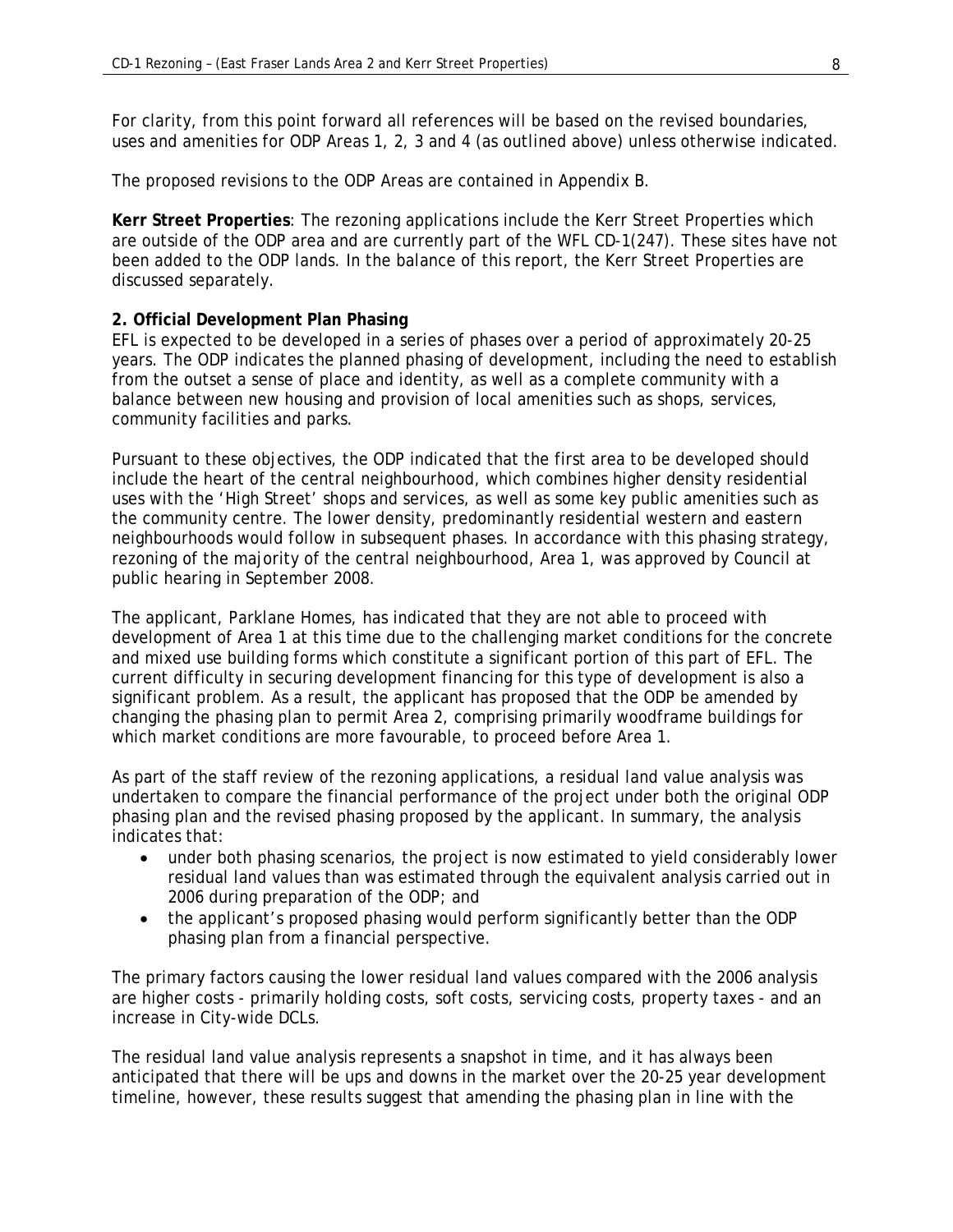applicant's request is justified in order to enable the project to get underway during the current challenging economic times. This is also considered preferable to other options such as significant changes to the overall plan itself and/or reductions in the proposed public amenity package.

Accordingly, staff recommend that the ODP phasing plan be amended to enable development to commence in Area 2, as per the applicant's proposal. In making this recommendation, staff note that inclusion of a retail building on one of the Kerr Street Properties provides placemaking and local retail opportunities that will partially mitigate the delay in delivery of the shops and services proposed for Area 1. Staff also note that Area 2, where development would commence, contains an array of public amenities to support the new population, including two daycares, an elementary school site and various parks, including a full-size playing field.

The proposed ODP amendments (see Appendix B) indicate that the mixed-use central neighbourhood 'High Street' (Area 1) will be the next phase of development once the western neighbourhood (Area 2) is complete and allow for this area to be brought forward earlier if market conditions improve.

**Kerr Street Properties:** The Kerr Street Properties are not part of the ODP area and are not affected by the ODP phasing requirements.

**2. Site Structure (Parcels, Zoning Districts, Design Guidelines and Development Approvals)**  There are twenty-one development parcels (the "Parcels") to be created through the subdivision of the site as illustrated in Figure 4 below.



**Figure 4 -** Development Parcels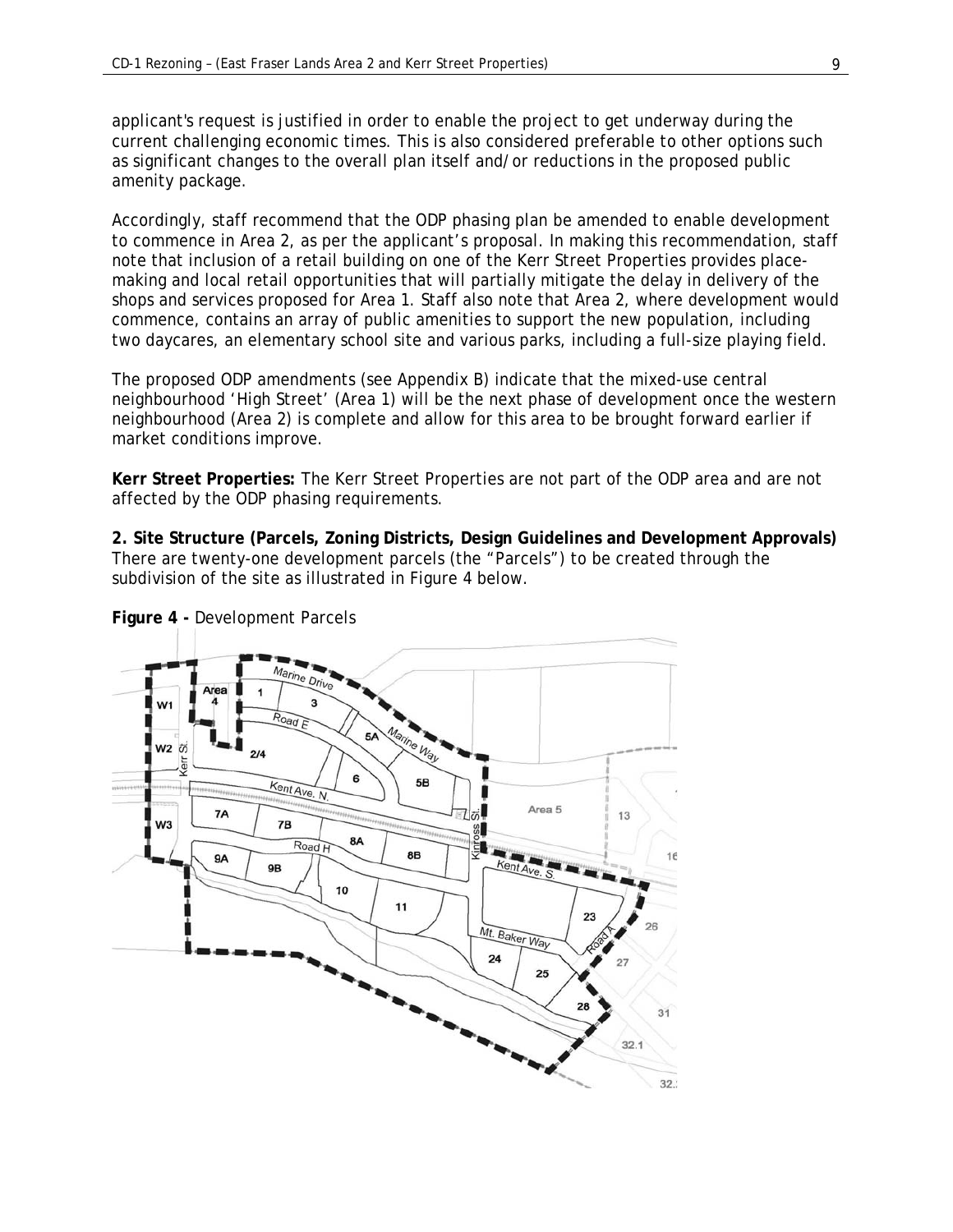**Comprehensive Development Districts (CD-1) -** Staff determined that three separate comprehensive development district schedules (CD-1s) would be optimal for managing the approvals process and development phasing of this large site. The CD-1 boundaries are described below:

- Area 2 North is located north of the CP rail line between Kerr Street and Kinross Street and consists of Parcels 1, 2/4, 3, 5A, 5B, and 6;
- Area 2 South is located south of the CP rail line and consists of Parcels 7A, 7B, 8A, 8B, 9A, 9B, 10, 11, 23, 24, 25 and 28; and
- Kerr Street Properties are the three properties located on the west side of Kerr Street and consist of Parcels W1, W2 and W3.

All three CD-1s are described in this report and drafts of the CD-1 by-laws are contained in Appendices I, K and M.

**Design Guidelines** – As part of this rezoning package, the applicant team has worked with staff to develop a comprehensive set of draft design guidelines for East Fraser Lands Area 2 and the Kerr Street Properties (the "Design Guidelines"). The Design Guidelines include three sections: public realm plan; built form and parcelization; and character and expression. The Design Guidelines provide a design framework as the development moves through the permitting and construction processes. In addition, the programming and design of public parks will require a public consultation process, and the design of streets and lanes will require approval by the General Manager of Engineering Services.

The draft Design Guidelines contained in Appendix P are put forward for Council's consideration and approval as part of this application. They are available for viewing in the City Clerk's office or on-line at:

http://vancouver.ca/ctyclerk/councilmeetings/meeting\_schedule.cfm.

**Development Permit Process** – As is typical, each development Parcel will be reviewed as a full development permit application and will be presented to the Development Permit Board for its advice and approval.

### **4. Land Uses**

The predominant proposed land use is residential. Residential uses will be developed in a variety of forms from 3-storey townhouses to 8 to 13 storey towers along the Kinross Park corridor and the waterfront. Residential uses will be included in the draft by-laws for Area 2 North, Area 2 South and the Kerr Street Properties.

Secondary units within multiple-dwelling residential building units are proposed for each of these rezonings. This will allow for the potential development of rental suites or "granny" suites associated with a principal dwelling in multiple dwellings or townhouses, which will add to the diversity of housing options provided. Secondary units will be designed to comply with the city's *Principal Dwelling Unit Combined with a Secondary Dwelling Unit Guidelines*. No additional density is proposed to achieve these secondary units.

The community-serving uses proposed for Area 2 include:

- an elementary school including 60 out-of-school spaces, and a ground oriented 69 space child care facility including 20 out-of-school spaces, proposed to be co-located on Parcel 23,
- a second child care facility with 69-spaces proposed on Parcel 5B, and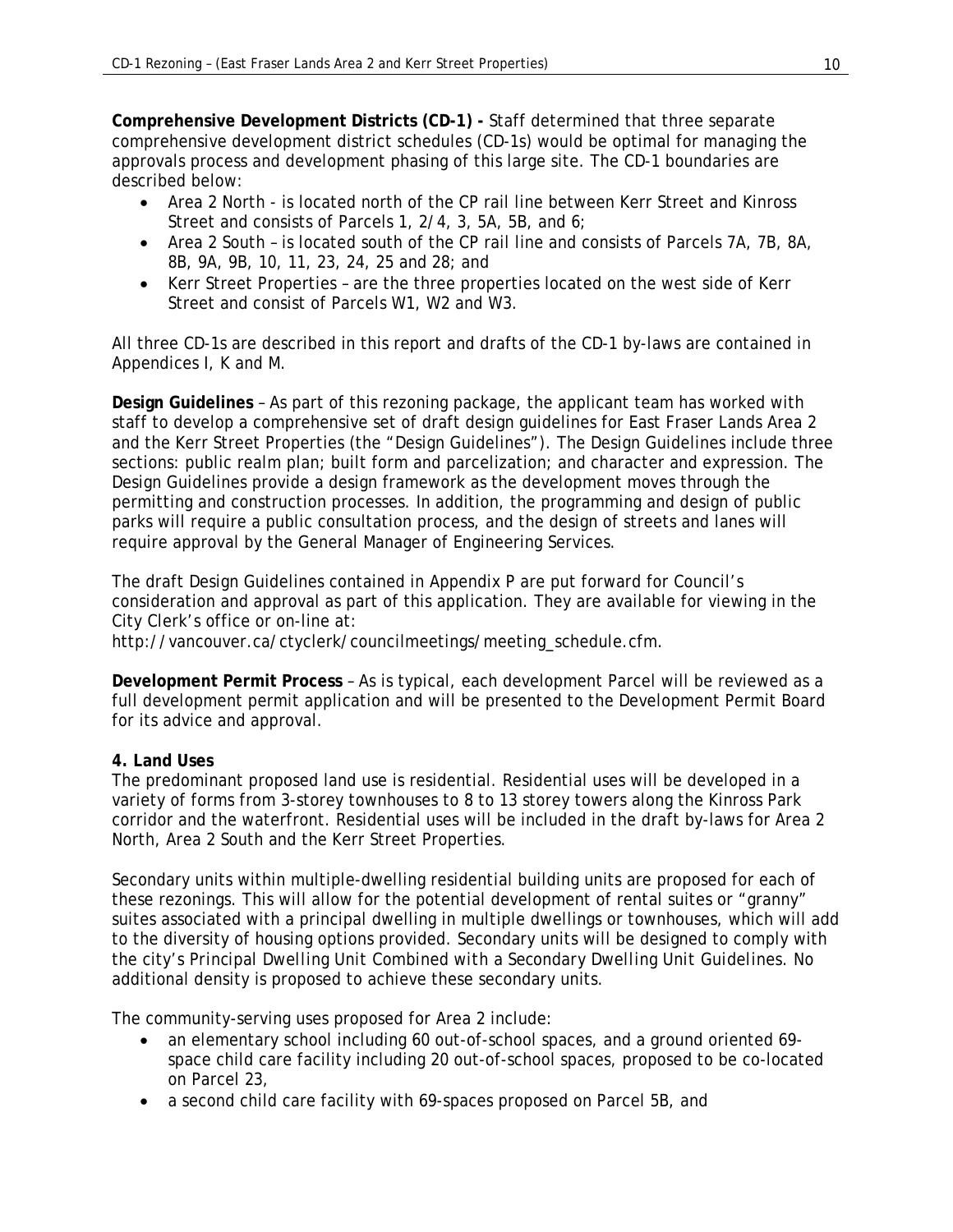• three family childcare units (one in each affordable housing building).

All of the proposed land uses contained within the draft by-laws for the Area 2 North and Area 2 South are consistent with the ODP provisions.

**Kerr Street Properties:** This rezoning application includes residential uses and a small localserving commercial building at the riverfront (Parcel W3). The uses for Parcel W3 include retail, office, live-work, and those service uses that are compatible with a residential mixeduse development. These uses will be included in the draft CD-1 by-law for the Kerr Street Properties.

Live-work has also been included as a permitted use in the Kerr Street Properties draft bylaw. On October 18, 2005 Council directed staff not to pursue additional zoning for this use pending resolution of assessment and taxation issues, this resolution was not expected to apply to EFL, which was in process during the Council discussion on live-work. Live-work uses were included in the Area 1 rezoning and staff recommend that live-work also be permitted on Parcel W3 to help animate the southern end of Kerr Street, known as Kerr Street landing, to create additional opportunities for retail and service uses to support both EFL and WFL, until the 'High Street' is constructed as part of Area 1.

Since the existing, purely commercial, zoning for these sites has not attracted development interest since 1989 staff are supportive of the proposed rezoning to mixed residential and commercial uses.

#### **5. Floor Area and Density**

As outlined in section 1 above, several revisions to the ODP Areas (defined in the ODP as "areas") are required to bring them in line with the proposed rezoning boundaries for Area 2 North and Area 2 South. As a result, revisions are also required to the floor area allowances in the ODP Areas, although it should be noted that the overall total floor area allowance for EFL will remain unchanged. The proposed revisions to the floor area totals for each Area are shown in Table 1 below. An ODP amendment for the proposed floor areas is included in Appendix B.

| <b>Use</b>  | Area 1      |                        | Area 2     |        |        | Area 3     | Area 4         | Area 5      |
|-------------|-------------|------------------------|------------|--------|--------|------------|----------------|-------------|
|             | (unchanged) |                        | (proposed) |        |        | (proposed) | (proposed)     | (unchanged) |
|             |             |                        |            |        |        |            |                |             |
|             |             | Area 2                 | Area 3     | Area 6 | Area 2 | Area 4     | Area 6         |             |
|             |             | (west)                 |            |        | (east) |            | (other owners) |             |
| Residential | 306 802     | 32 227                 | 96 500     | 16 430 | 88 771 | 105 700    | 7 1 2 0        | 17850       |
| Retail      | 23 350      |                        |            |        |        |            |                |             |
| Flex        | 24 900      |                        |            |        |        |            |                |             |
| Area Totals | 355 052     |                        | 145 157 m2 |        |        | 194 471 m2 | 7 120 m2       | 17850 m2    |
| Combined    |             | 719 650 m <sup>2</sup> |            |        |        |            |                |             |
| Total       |             |                        |            |        |        |            |                |             |

#### **Table 1 –** Proposed ODP Floor Area Revisions (in square metres)

The totals include residential and retail uses but exclude floor area for "public" institutional uses (e.g. elementary school and child care facilities). These uses are typically excluded from floor space calculations in zoning by-laws.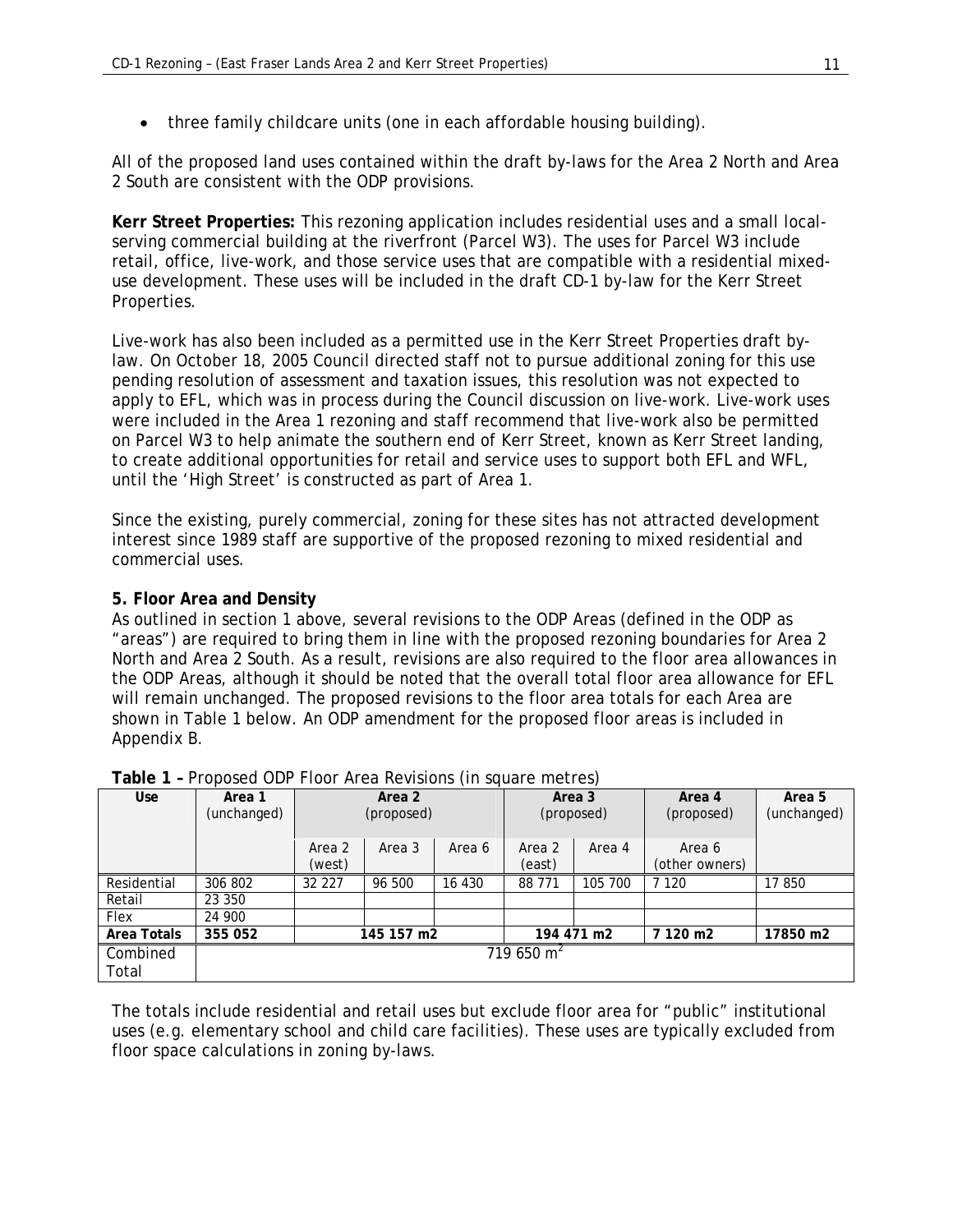The tables below show the floor area amounts by land use that staff recommend for each draft bylaw.

| Area<br>$(CD-1)$            | <b>Residential Use</b>    | Commercial Use   | Total                     |
|-----------------------------|---------------------------|------------------|---------------------------|
| Area 2 North                | $38.414 \text{ m}^2$      | 0 m <sup>2</sup> | 38.414 $m2$               |
| Area 2 South                | 106,743 $m2$              | $0 \mathsf{m}^2$ | 106,743 m <sup>2</sup>    |
| <b>EFL ODP Area 2 TOTAL</b> | $145, 157$ m <sup>2</sup> | $0 \text{ m}^2$  | $145, 157$ m <sup>2</sup> |

**Table 2 –** Proposed Floor Area by Use for Area 2 North and Area 2 South

| Table 3 - Proposed Floor Area by Use for the Kerr Street Properties |  |  |  |  |
|---------------------------------------------------------------------|--|--|--|--|
|                                                                     |  |  |  |  |

| Area<br>$(CD-1)$       | <b>Residential Use</b><br>(including live-work) | <b>Commercial Use</b> | Total                 |
|------------------------|-------------------------------------------------|-----------------------|-----------------------|
| Kerr Street Properties | 11,825 m <sup>2</sup>                           | 930 m <sup>2</sup>    | 12,755 m <sup>2</sup> |
| <b>TOTAL</b>           | 11,825 $m2$                                     | 930 $m2$              | 12,755 $m2$           |

The Area 2 North and Area 2 South floor areas are consistent with the ODP.

## **6. Preliminary Form of Development**

The ODP organized EFL into three distinct neighbourhoods, defined and connected by a continuous riverfront walkway and bikeway system, and two park corridors that extend north from the river, connecting with the Champlain Heights neighbourhood.

The ODP describes the western neighbourhood as being primarily residential, with a variety of housing forms such as townhouses, stacked townhouses, low- and mid-rise apartments, with development intensity increasing towards the central neighbourhood. The ODP calls for a variety of tower heights up to thirteen storeys in the southern portion of the central neighbourhood.

The proposed form of development for Area 2 North is designed to respond to significant grade changes between Marine Way and Southeast Marine Drive and the CPR right-of-way. Buildings along Marine Way and Southeast Marine Drive are proposed to be primarily four and six storeys. Townhouses occupy the central section of the area and take advantage of views generated from the sloping site.

Area 2 South is relatively flat between the rail line and the river's edge. Buildings terrace down towards the river, with overall heights generally increasing toward the central neighbourhood.

**Kerr Street Properties:** These three properties form the western entry to EFL. Parcels W1 and W2 respond to the steep site grades by stepping down the hill. Parcel W3 includes a double height retail building at the riverfront. The retail building adjacent to the Kerr Street landing and pier will be the main community destination until the central neighbourhood is constructed.

Overall, the development Parcels provide a range of building types and scales within an urban structure that creates a highly permeable, pedestrian-friendly public realm. The proposed preliminary form of development is shown in Appendix O.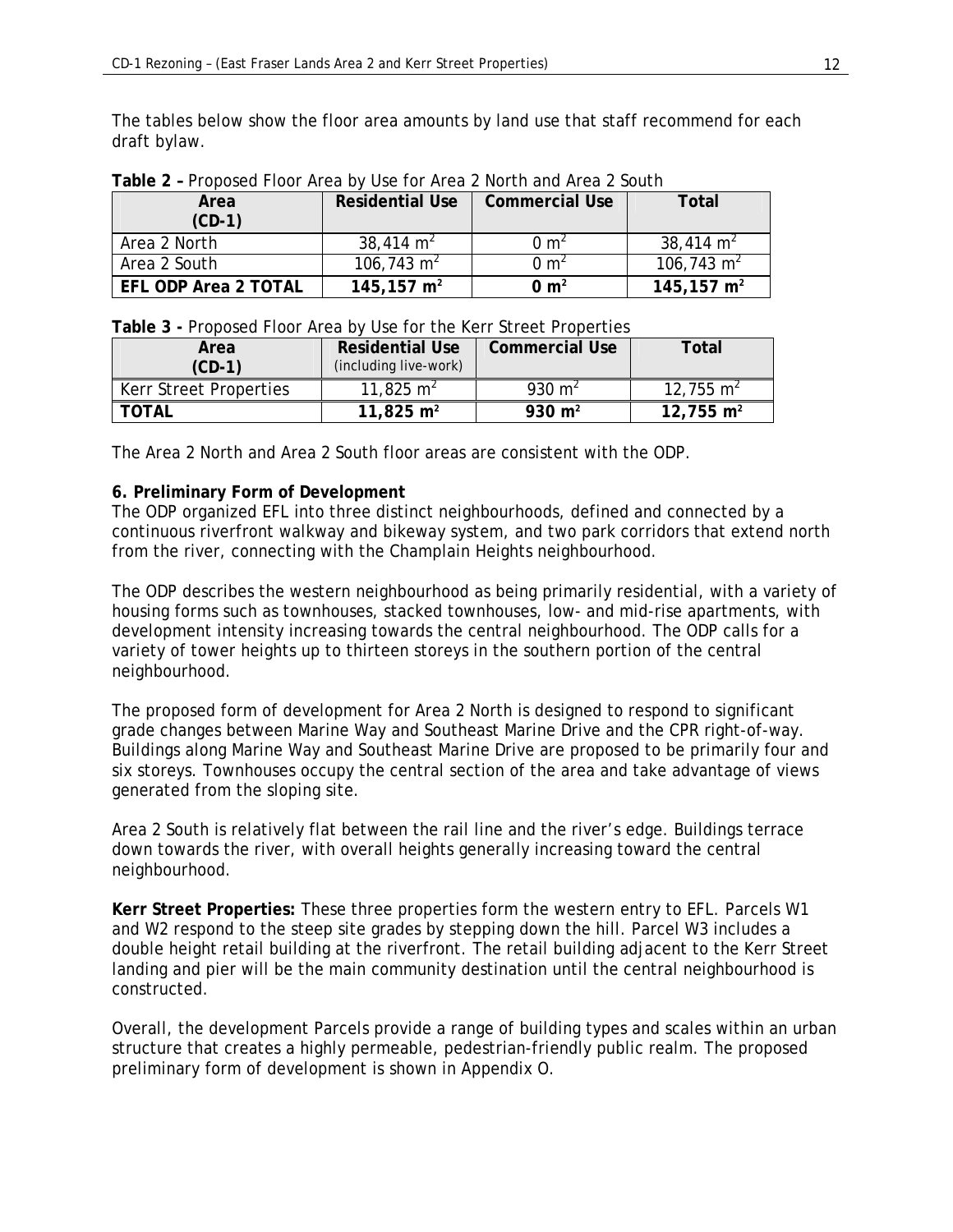### **7. Building Height**

The proposed building heights in the rezoning application vary from the ODP in some locations, however they are generally consistent with its intent. The ODP illustrates buildings that terrace toward the river, increased massing along the park corridor and toward the central neighbourhood, and a mix of building scales to create variety within blocks and neighbourhoods. The increases in height proposed in the rezoning applications range from one to five storeys, and are located to accentuate the transition in scale to the central neighbourhood, and the visual marking of Kinross Corridor.

During the rezoning process, the applicant requested additional flexibility in the zoning to enable:

- a reduction in the height of some of the mid-rise buildings down to four storeys to enable more woodframe construction, and
- a corresponding further increase in heights of one to two storeys along Kinross park corridor and on the waterfront parcels within the central neighbourhood.

This alternative massing and heights option would allow greater flexibility in responding to market conditions as Area 2 develops over time. Table 4 below summarizes approved ODP maximum heights, heights proposed in the rezoning application and subsequent changes proposed in the draft by-laws.

| <b>Table + Troposed Maximum Bunding Heights</b> |                    |                        |                 |  |
|-------------------------------------------------|--------------------|------------------------|-----------------|--|
|                                                 | <b>ODP Maximum</b> | <b>Proposed Height</b> | Maximum Height  |  |
|                                                 | Height             | (RZ Submission)        | (Draft By-laws) |  |
| Area 2 North                                    |                    |                        |                 |  |
| Parcel 5B                                       | 5                  | 10                     |                 |  |
| Area 2 South                                    |                    |                        |                 |  |
| Parcel 8B                                       |                    |                        |                 |  |
| Parcel 11                                       |                    |                        |                 |  |
| Parcel 24                                       | 13                 |                        |                 |  |
| Parcel 25                                       | 13                 |                        | 12              |  |
| Parcel 28                                       | 13                 |                        | 13              |  |

**Table 4 -** Proposed Maximum Building Heights

A solar access study has been carried out to assess the shadowing impact of taller buildings both on adjacent properties and within the EFL development itself. The study indicates that the height and massing of buildings provide acceptable solar access to public parks and children's outdoor play areas. The Design Guidelines address solar access in more detail for some of the taller buildings. View analysis indicates that the proposed building height increases do not impact important public views from Everett Crowley Park.

**Kerr Street Properties:** The current zoning allows for two storey commercial buildings. The proposed maximum height for Parcels W1 and W2 is five storeys. Parcel W3 has a four storey residential building and a two storey retail building at the river's edge.

The Urban Design Panel (UDP) unanimously supported this application. Their support was based on both the proposed heights and the maximum heights as outlined in the table above. The minutes of the August 2009 UDP meeting are included in Appendix S.

Public open houses were held illustrating the proposed heights in the rezoning applications. A subsequent follow-up letter outlining the alternative heights plan was sent to residents in the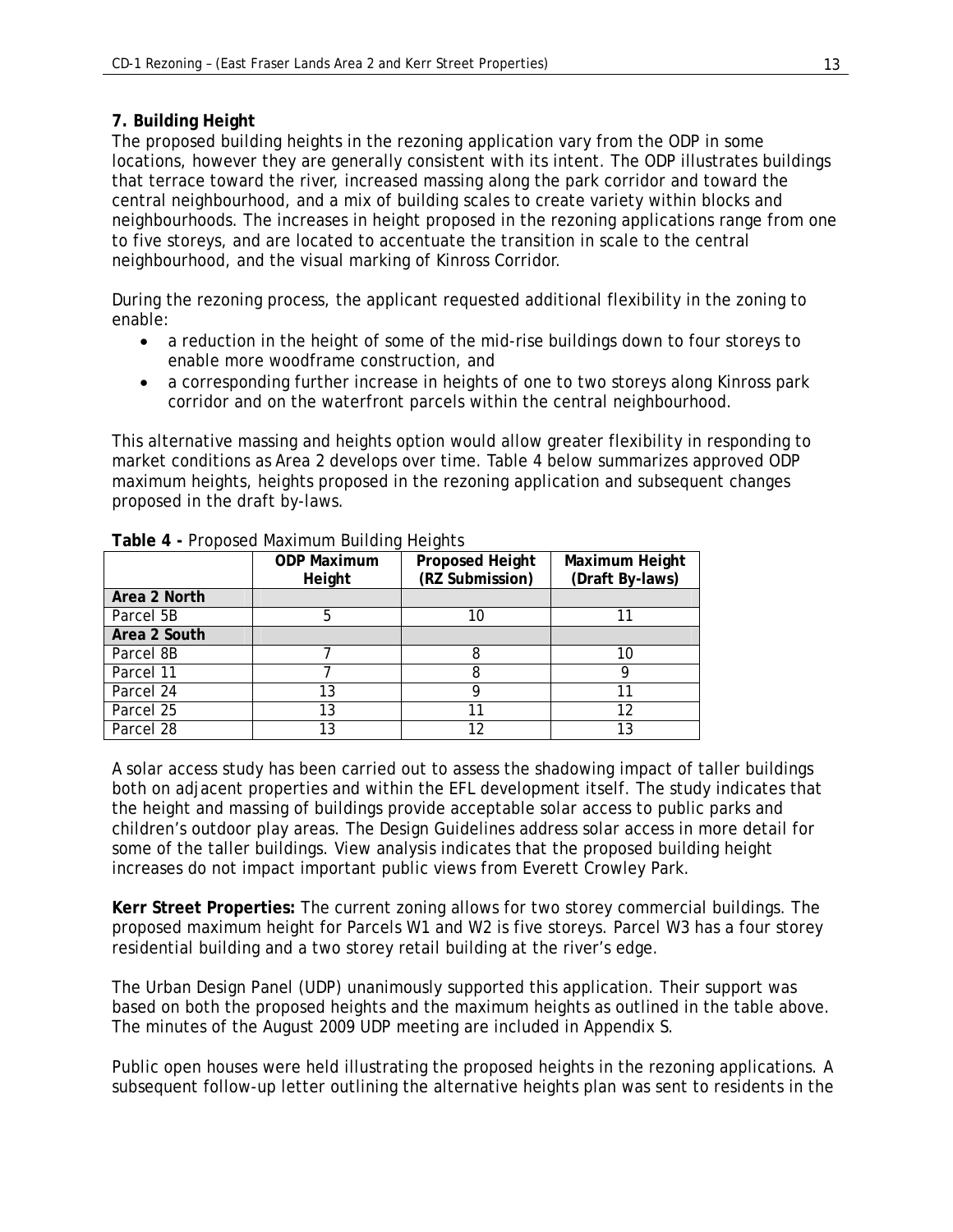notification area and those on the information mailing list for EFL. The website was updated to reflect the proposed maximum heights.

The modifications in height are supported by staff on the basis of development and urban design objectives, noting that they do not represent an increase in overall floor area. The draft CD-1 by-laws reflect these height maximums and consequential amendments to the heights section of the ODP are set out in Appendix B.

#### **8. Affordable and Family Housing**

**Affordable Housing** – The ODP requires that at least 20% of all residential units in EFL be available for affordable housing and that at least 50% of those units be suitable for families with children. Figure 17 in the ODP identifies the affordable housing sites and their distribution across the ODP area.

As the ODP does not set a maximum number of units, but only a maximum allowable floor space, the affordable housing requirement needs to be translated from 20% of all the units to a percentage of the total floor area. On the basis of previous new neighbourhoods, where the 20% affordable housing policy has been applied, and a detailed analysis of the affordable housing projects proposed for EFL, staff have determined that the 20% of total units is equivalent to 17% of the total residential floor area. The share of floor area is less than the percentage of units because the average size of an affordable housing unit is smaller than the average size of a market unit.

The previously approved Area 1 included a reduced percentage of affordable housing because of the complexities associated with developing affordable housing in air space parcels. Consequently, the ODP was amended to make up the shortfall in future phases.

Figure 17 of the ODP identifies three sites for affordable housing in the western neighbourhood, representing approximately 191 units. Those sites were anticipated to provide the required 19.5% of floor area for the current ODP Area 3. The addition of three market parcels (24, 25 and 28) to the rezoning site result in a decrease in the percentage of the affordable housing floor area to 13.8%. The affordable housing is proposed on Parcels 3, 5A and 8A. Amendments to the ODP are proposed to ensure the 17% target is achieved across the entire ODP lands, and the percentage for Area 3 will need to be increased to capture the shortfall for Area 1 and Area 2. Table 5 illustrates the distribution of affordable housing across the ODP Areas.

| Area   | # of Units | % of residential |
|--------|------------|------------------|
|        | (approx)   | floor area       |
| Area 1 | 481        | 12%              |
| Area 2 | 191        | 13.8%            |
| Area 3 | 631        | 27.3%            |
| Area 4 | tbd        | 17%              |
| Area 5 | tbd        | 17%              |
| Total  | 1303       | 17%              |

**Table 5 -** Affordable Housing in ODP Areas

Staff recommend that the ODP be amended to revise requirements for affordable housing for each Area as set out in Appendix B.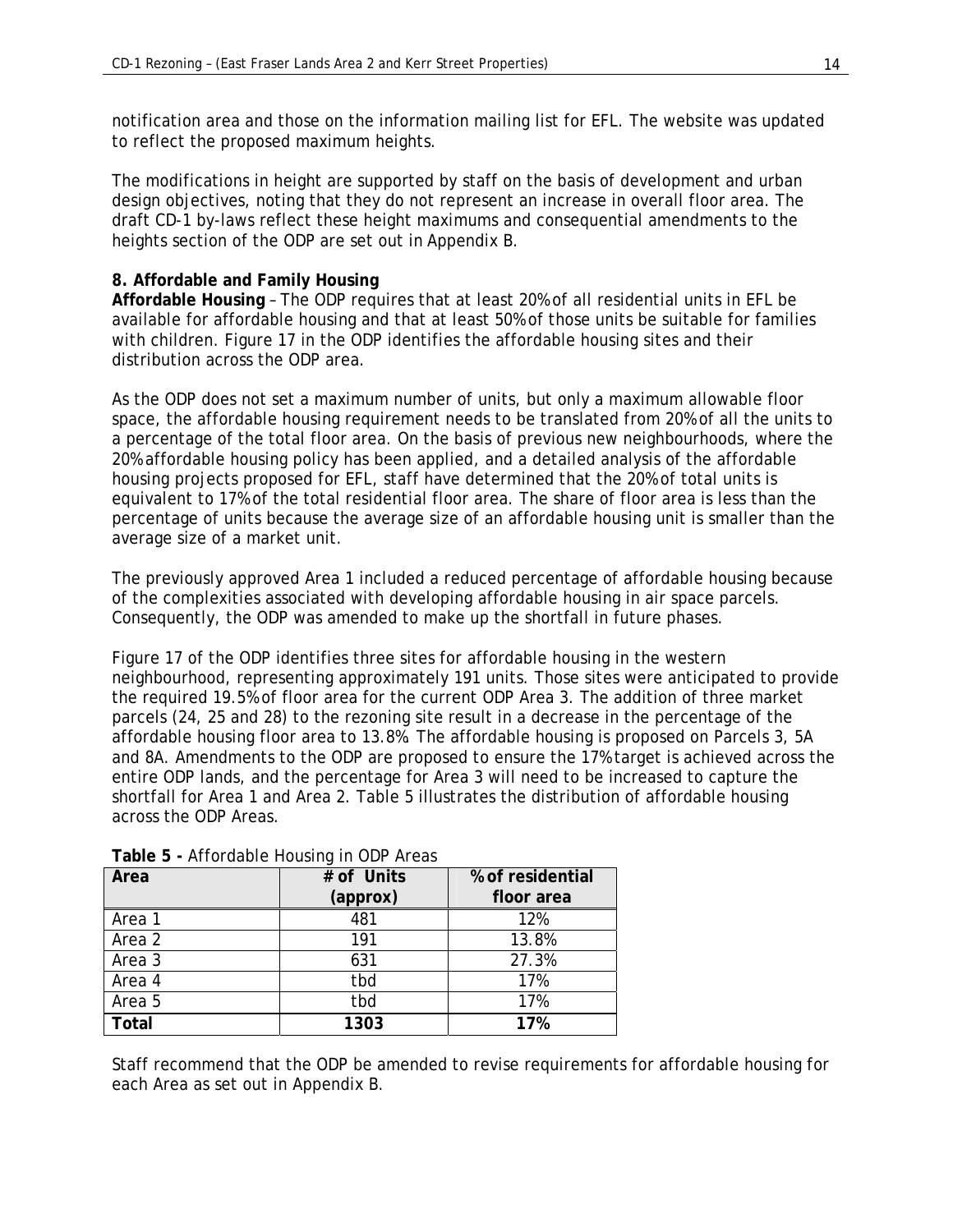**Family Housing** – The ODP requires that at least 35% of all residential units be designed for families with children, with at least 50% of the affordable housing component to be suitable for families with children. This requirement is achieved, as shown in Table 6. All units designated for family housing will be required to satisfy the Council-adopted guidelines for "High-Density Housing for Families with Children". In addition, one family childcare unit is to be provided in each affordable housing building, designed to comply with Community Childcare Facility Licensing requirements and be licensable for the maximum capacity of childcare spaces.

| Area               | # of Units | # of Family Units | % of Family Units |
|--------------------|------------|-------------------|-------------------|
| Affordable Housing | 191        | 191               | 100%              |
| Market Housing     | 1380       | 359               | 26%               |
| <b>Total</b>       | 1571       | 550               | 35%               |

**Table 6 -** Family Housing in Area 2

This table excludes the Kerr Street Properties because the ODP requirements for family housing are not applicable.

**Affordable Housing for Families** - The applicant's proposal includes 191 affordable family housing units, representing 100% of the total affordable housing units in Area 2. Subject to more detailed design, the unit composition is expected to be: 60% two bedrooms, 30% three bedrooms, and 10% four bedrooms.

| Area   | $#$ of       | As % of    | # of Non-Family | As % of    | Total        |
|--------|--------------|------------|-----------------|------------|--------------|
|        | Family       | affordable | <b>Units</b>    | affordable | <b>Units</b> |
|        | <b>Units</b> | housing    |                 | housing    |              |
|        |              | units      |                 | units      |              |
| Area 1 | 204          | 42%        | 277             | 58%        | 481          |
| Area 2 | 191          | 100%       |                 | 0%         | 191          |
| Area 3 | 339          | 54%        | 292             | 46%        | 631          |
| Total  | 734          | 56%        | 569             | 44%        | 1303         |

**Table 7 -** Affordable Housing units in ODP Areas

ODP Areas 4 and 5 are in separate ownership and are not included in Table 7. Areas 4 and 5 must meet the requirement for 20% of units as affordable housing, of which at least 50% is for affordable family housing, as set out in the ODP.

**Delivery of Affordable Housing -** Affordable housing will be delivered as non-profit rental or co-operative housing with a priority for housing for core-need households. If senior government funding is not available to develop the affordable housing and to subsidize coreneed households, City Council has the ability to select alternative forms of affordable housing. City Council would also retain the right, subject to a rezoning amendment to the CD-1 by-laws, to allow a site designated for affordable housing to be converted to market housing on condition that the developer pay the difference between the market value of the affordable housing and the City's option price.

The City's inclusionary housing policy for new neighbourhoods such as EFL assumes that Federal and/or Provincial funding will be available to pay the option price for the affordable housing sites, the construction costs, and the operating subsidies required to accommodate core-need households. Staff note that senior government funding for affordable housing has been limited in recent years, especially affordable housing for families, and has not always been available when affordable housing sites are ready to be developed. Staff will work with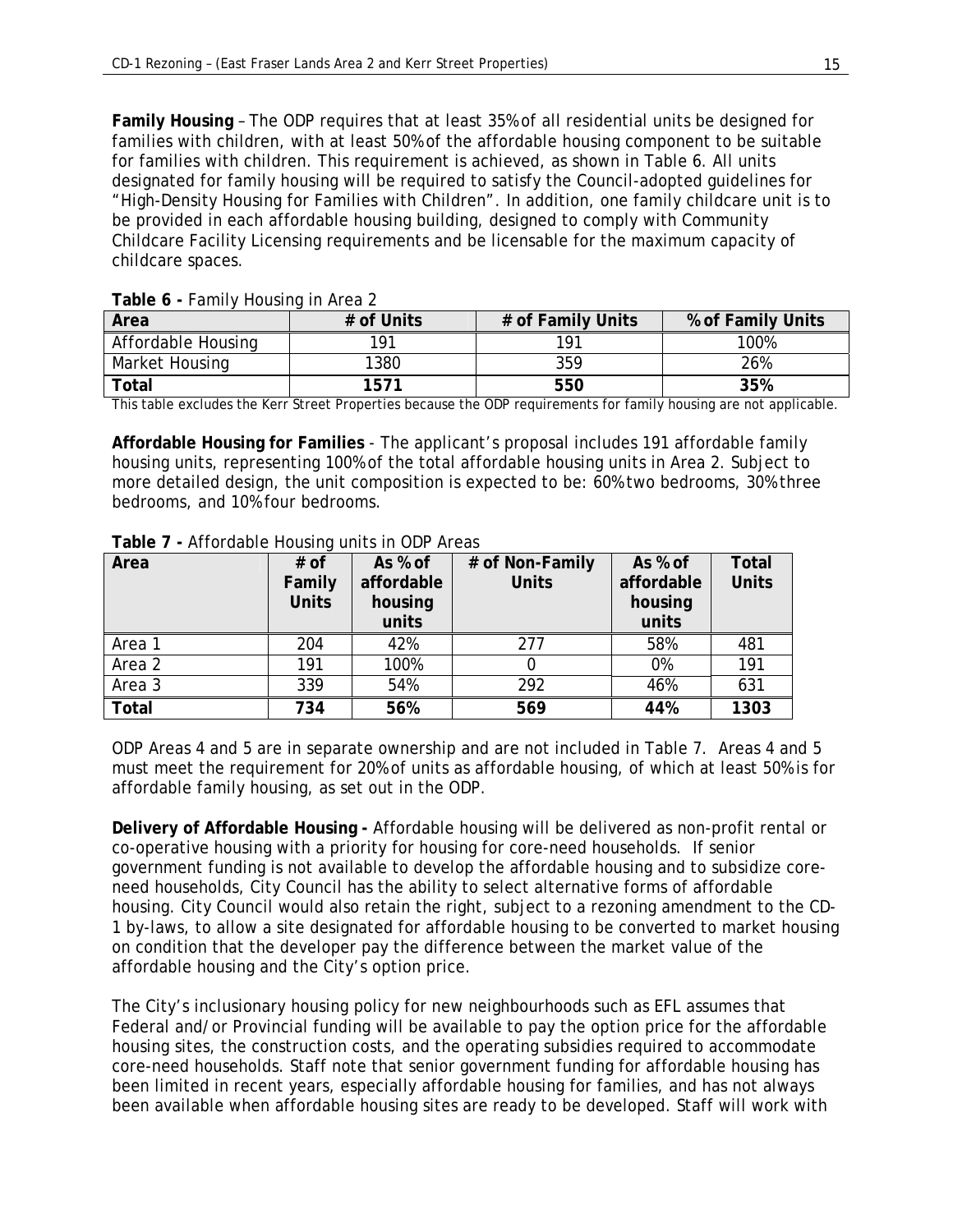the applicant to facilitate options for the development of the affordable housing on the same timeline as the adjoining market development is proceeding.

In order to allow development to proceed in a comprehensive manner and to avoid the creation of vacant sites, the option to purchase will have a mechanism to convert affordable housing sites to market sites with a payment in lieu. The City will exercise the option to purchase or accept payment in lieu within one year of issuance of a development permit of the adjacent site. The payment in lieu mechanism will only be used in the event that funding is not available to proceed with development when the affordable housing site is fully serviced and/or the adjoining market development is proceeding. Such potential payment in lieu funds generated from the conversion of affordable housing sites will be invested in other affordable housing sites in EFL, with a priority on sites within the same Area.

Staff also acknowledge that affordable housing sites in EFL may need to be purchased in advance of senior government funding, and that the City may need to offer affordable housing sites to the senior levels of government for long-term leases with nominal prepaid rents, and therefore may have to pay the option price itself. Staff propose that the City use the Citywide DCLs designated for replacement housing which are generated from the sites within the ODP lands to purchase affordable housing sites in EFL, noting that other sources of City funding may need to be accessed if insufficient DCLs are available to acquire an affordable housing site when it is ready to be developed or accept payment in lieu instead.

**Kerr Street Properties:** These three parcels were originally planned as part of the WFL development where a high level of affordable housing has been achieved. As such, there is no requirement to meet the 20% affordable housing policy.

#### **9. Elementary School and Child Care Facilities**

The ODP requires an elementary school site and two 69-space child care facilities. The elementary school site, proposed on Parcel 23, meets the area requirement of 0.44 hectares as set out in the ODP. The school building, to be funded by the Vancouver School Board when funding is available, is anticipated to be approximately 4  $500$  m<sup>2</sup>. Parcel 23 will also accommodate a licensable 69-space child care facility, with an indoor floor area of at least 764 m<sup>2</sup> and an outdoor area of at least 615 m<sup>2</sup>. A second 69-space child care facility is proposed on Parcel 5B, with an indoor floor area of at least  $764 \text{ m}^2$  and an outdoor area of at least 615  $m^2$ , in accordance with the Childcare Design Guidelines.

The ODP also requires two out-of-school child care centres, each consisting of 125 spaces. Since completion of the ODP, further investigation of the practicalities of delivering out-ofschool child care has indicated a need to modify the amount and distribution of out-of-school spaces in EFL. It has been determined that 60 is the optimal number of students for supervision in an out-of-school program. As such, it is recommended that 60 spaces will be provided in the elementary school, 20 spaces accommodated with the childcare facility on Parcel 23, and a further 60 spaces in the Community Centre located in Area 1 (with an increase in floor area).

Area 3, which will be the subject of a future rezoning, is not considered an appropriate location for out-of-school childcare spaces because of the distance from the elementary school site and logistical challenges in the pick-up and drop-off of children before and after school.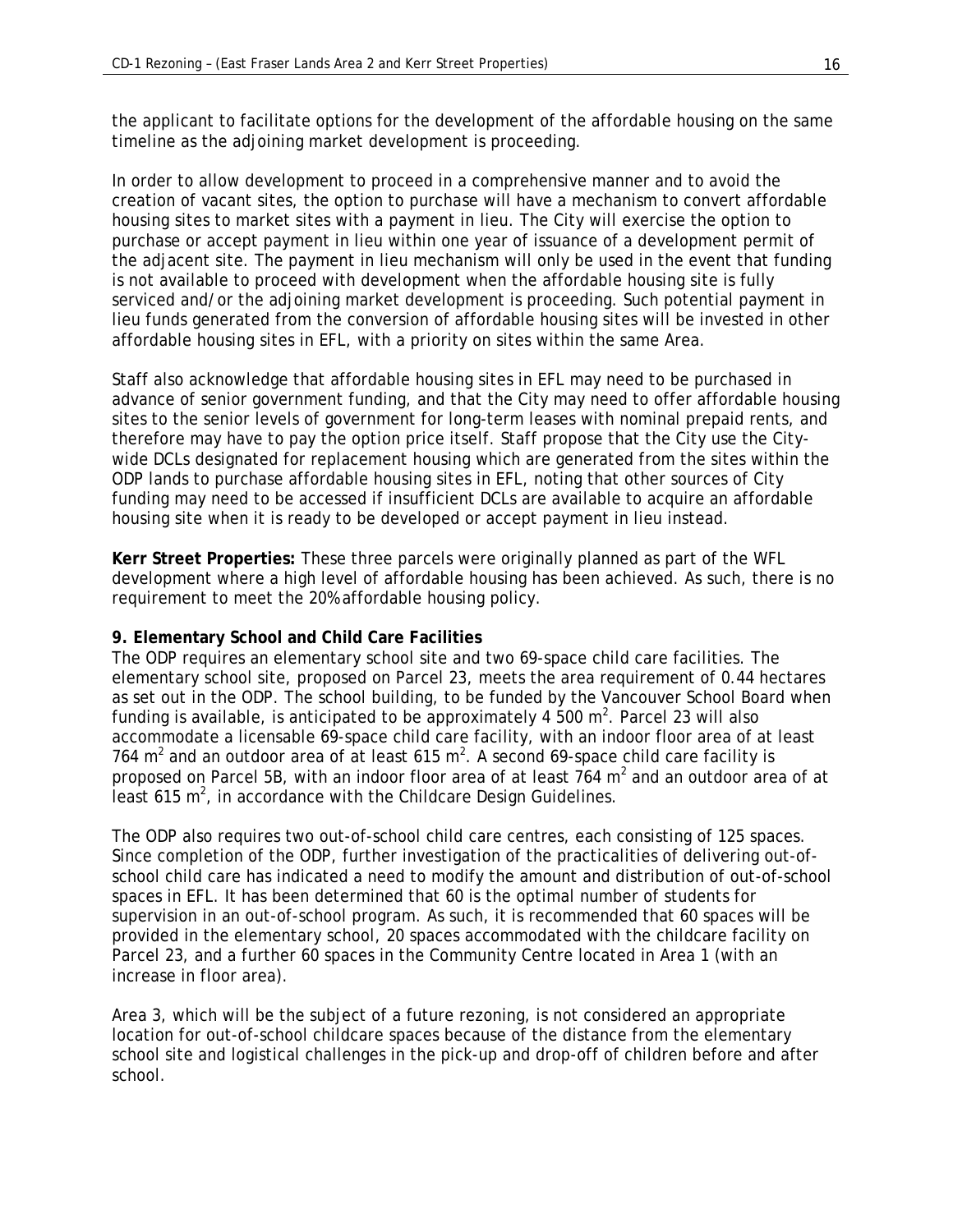Consequential amendments to the out-of-school childcare centre section of the ODP are set out in Appendix B. Delivery of the child care facilities will be secured through legal agreements that are conditions of rezoning enactment.

**Kerr Street Properties**: There are no childcare or school requirements for the Kerr Street Properties.

## **10. Public Art**

The rezoning of Area 2 North, Area 2 South and Kerr Street Properties will impose obligations on the applicant with respect to the provision of public art in accordance with the City's Public Art Policies and Guidelines. On October 19, 2009 the applicant presented a preliminary public art plan to the Public Art Committee. The preliminary plan proposes a range of options, including establishment of a dedicated public art endowment to fund ongoing public artworks, adding artists to design teams, and ongoing support for an artist residency program. These options and final directions for the public art strategy will be developed in a Detailed Public Art Plan prior to issuance of the first development permit.

Legal agreements to secure the contribution required under the City's Public Art Policies and Guidelines are conditions of zoning enactment.

### **11. Parks**

The following adjustments are considered by staff to be supportable adjustments to the park allocation required in the ODP:

- increased park area along the riverfront;
- inclusion of a portion of the Foreshore Park between the sanctuary island and the inlet to the east which was previously included in Area 1;
- exclusion from the park calculation of the two mews between Parcels 3 and 5, and Parcels 7B and 8A which are considered better secured with a road dedication for the northern mews and statutory right-of-way for the southern mews due to their small size; and
- 242  $m^2$  of right-of-way, where access is considered essential for wetland maintenance, is included in the park calculation.

As a result of these changes, the total park area included in Area 2 North and Area 2 South is 4.2 hectares. An amendment to the proposed park area for Areas 1, 2 and 3 is set out in Appendix B. The ODP total park area remains unchanged at 10.2 ha.

The Design Guidelines provide direction for the design of the public parks in EFL. The parks network includes the following spaces:

**Area 2 North:** There are two parks in this area, one is located between Parcels 2/4 and 6, and the other is to the east of Parcel 5:

- **Neighbourhood Park North** (0.132 ha/0.326 acres) the neighbourhood park provides a connection through the site to the rail corridor and views to the river; and
- **Kinross Park North** (0.106 ha/0.263 acres) is the northern portion of an ecological corridor connecting the river to Everett Crowley Park (through Kinross Ravine park).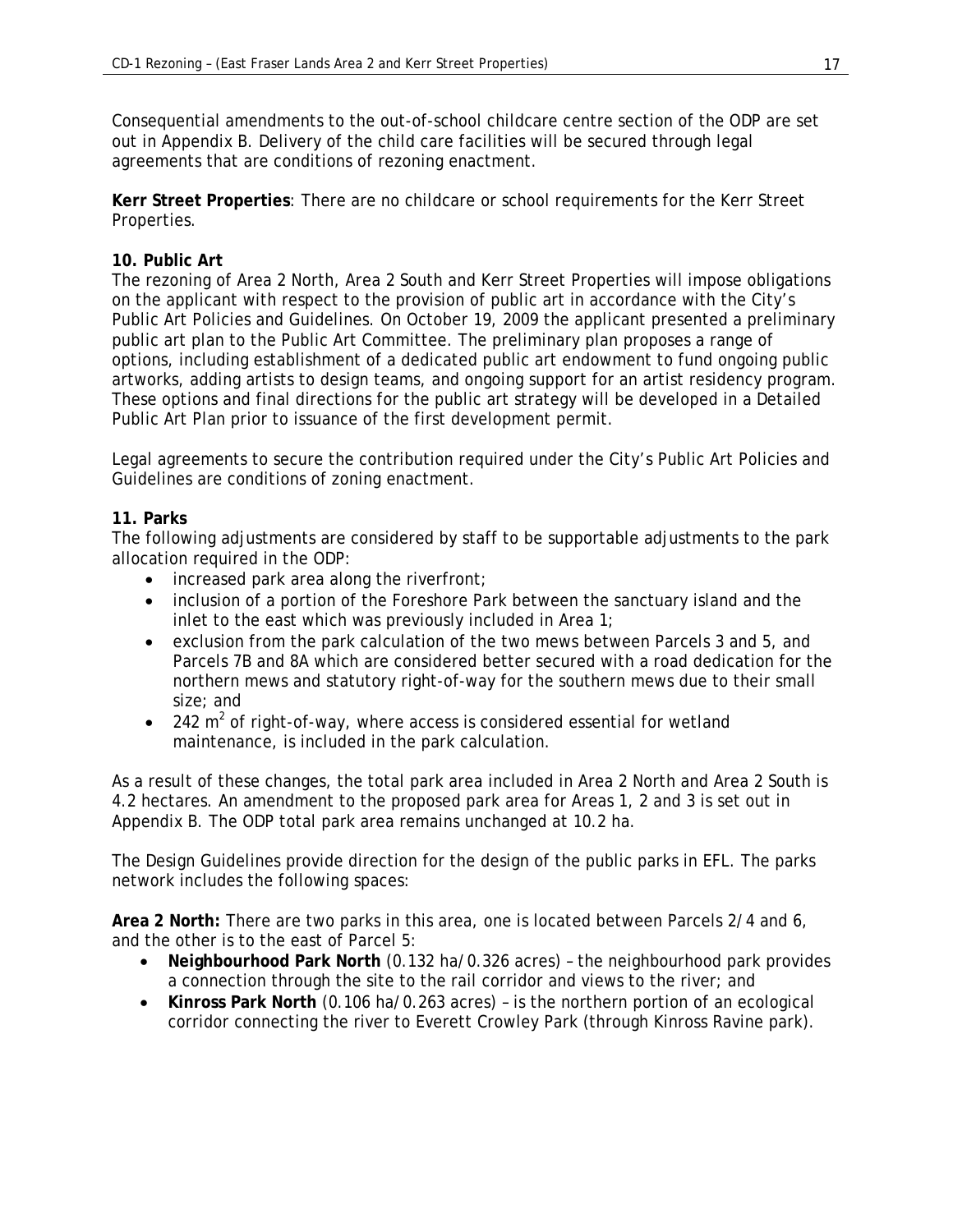**Area 2 South:** There are several parks in this area, including:

- **Neighbourhood Park South** (0.120 ha/0.296 acres) situated between Parcels 9B and 10, it provides a public entrance to and an area for unstructured activities at the Foreshore Park;
- **Kinross Park South** (0.525 ha/1.298 acres) as envisaged in the ODP, this park includes a watercourse, seasonal biofiltration area and a permanent wetland in the southern section of the park. The source of the water will be storm and rainwater runoff, supplemented by water from the Fraser River, contributing to rainwater remediation and habitat creation;
- **Foreshore Park** (2.361 ha/5.835 acres)
	- o **Foreshore Park** the waterfront park adjacent to Parcels 9A, 9B and 10 is the most naturalized portion of the waterfront. Most of the riverfront in this park is red-coded by the Fraser River Estuary Management Plan and will remain in its naturalized state except for removal of invasive plant species, and
	- o **Foreshore Park (formerly Area 1)** a portion of the waterfront park adjacent to Parcels 11, 24, 25 and 28 was previously part of the Area 1 rezoning application. It has been added to Area 2 to complete the Foreshore Park in front of those Parcels. The park includes the sanctuary island and termination of the proposed Kinross Park South wetland;
- **Playfield Park** (0.984 ha/2.43 acres) situated adjacent to the elementary school site, it will include a full-size grass playfield.

**Kerr Street Properties:** The landing designed at the foot of Kerr Street does not include any new dedication of park area, however a portion of the street will be designed to function as a public plaza/gathering place, an extension of Riverfront Park and forecourt to the existing Kerr Street pier, referred to in the Design Guidelines as Kerr Street landing. As this area is outside of the EFL ODP, no additional park requirements were contemplated.

### **12. Street Network**

The street network identified in the ODP was designed to create an efficient circulation system reflecting the City's transportation priorities. The rezoning application is consistent with the ODP.

Kerr Street, Kinross Street, and Kent Avenue North and South have all been planned to have wider travel lanes to accommodate buses. This is consistent with routes identified in the ODP and discussions with Translink regarding possible future service.

The Design Guidelines provide direction for the design of the street network. Section A of the Design Guidelines, the public realm plan, illustrates sample cross-sections of the new streets as well as a re-designed Southeast Marine Drive and Marine Way for the purposes of demonstrating the types of surface treatments and generally showing how the street functions will be delineated. Prior to construction of the streets, there will be a full design review to ensure the streets are constructed to the City's satisfaction, considering all current applicable policies and transportation priorities.

**Kerr Street Properties**: Improvements have been planned for Kerr Street as it forms the western entry to EFL.

A servicing agreement is a condition of zoning enactment and will secure design and construction of the streets at no cost to the City.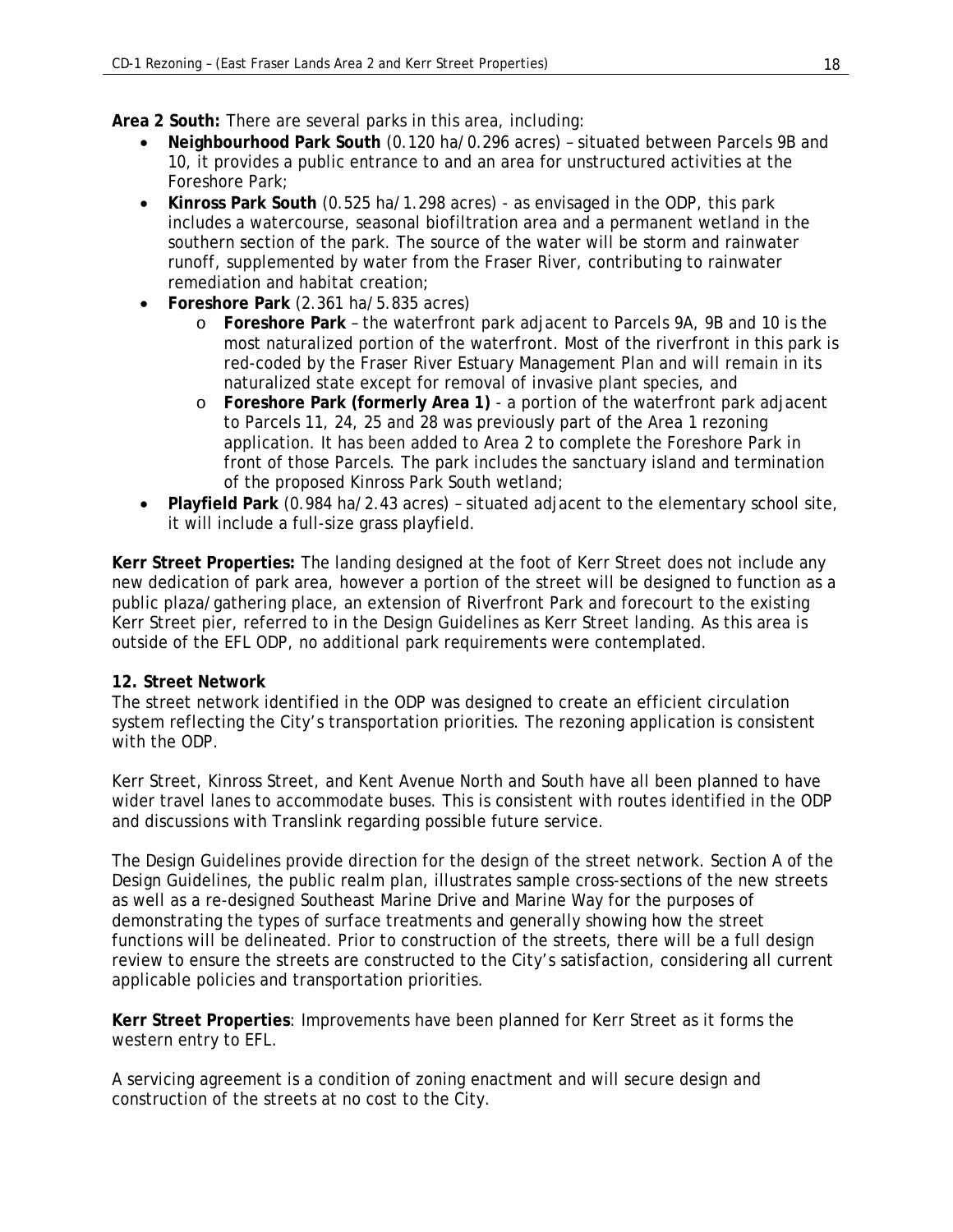### **13. Greenways and Bikeways**

EFL provides a key waterfront greenway and bikeway facility as well as a number of both onand off-street east-west and north-south connections. The following greenways and bikeways have been reviewed by staff and the Bicycle Advisory Committee (BAC) and are illustrated in the Design Guidelines:

**Fraser River Greenway** – The ODP calls for a riverfront walkway and bikeway to complete the Fraser River Greenway between WFL and the Burnaby foreshore. Waterfront routes in the city typically have parallel paths with the pedestrians on the water side, and bikes and other wheeled users on the upland side. A continuous and separated route will be provided along the entire length of the Foreshore Park.

**Kent Avenue North Bikeway** – The ODP calls for upgrading the existing Kent Avenue bikeway. A separated bicycle facility is proposed on Kent Avenue North which connects to approved bicycle facilities in Area 1 to the east and existing facilities on Kent Avenue North in WFL.

**On- and Off-Street Bicycle Connections** – The streets in EFL are designed to be primarily low-speed residential streets and most bicycle movement is accommodated on-street. In addition, there are several proposed off-street and on-street separated bicycle routes that facilitate cyclist connections from the waterfront to the areas north of the rail tracks, and to the surrounding upland neighbourhoods. These include:

- a dedicated bicycle path along Marine Way between Marine Drive and Kinross Street; and
- connections to a separated off-street route planned adjacent to the future elementary school site.

**Kerr Street Properties:** A separated bicycle facility is proposed on Kerr Street to enhance and expand the existing Kerr Street bikeway and connect to Kent Avenue North bikeway and the waterfront walkway and bikeway to the south.

### **14. Parking, Loading and Circulation**

Parking, loading and circulation provisions apply to the draft by-laws for Area 2 North, Area 2 South and the Kerr Street Properties.

**Parking** - The parking standards included with this rezoning are designed to reduce auto dependency by setting maximum and low minimum parking requirements. These new standards will apply to multiple dwelling units and live-work units. There will be an even lower minimum standard for affordable housing units. All other parking provisions will be provided as per the Parking By-law at the time of development permit.

The proposed design for Kerr Street landing seeks a balance between enhancing the public realm and providing limited short-term parking and drop-off at the landing.

Developments in EFL with 50 or more dwelling units are also required to provide shared vehicles, including off-street shared vehicle parking stalls. Conditions of enactment are included in Appendices I, K and M to ensure the provision of shared vehicles and shared vehicle parking spaces.

Tandem parking is permitted only on Parcels 2/4 and 6. A maximum of 50% of the dwelling units may be allowed to have tandem parking spaces. Tandem parking allows for two parking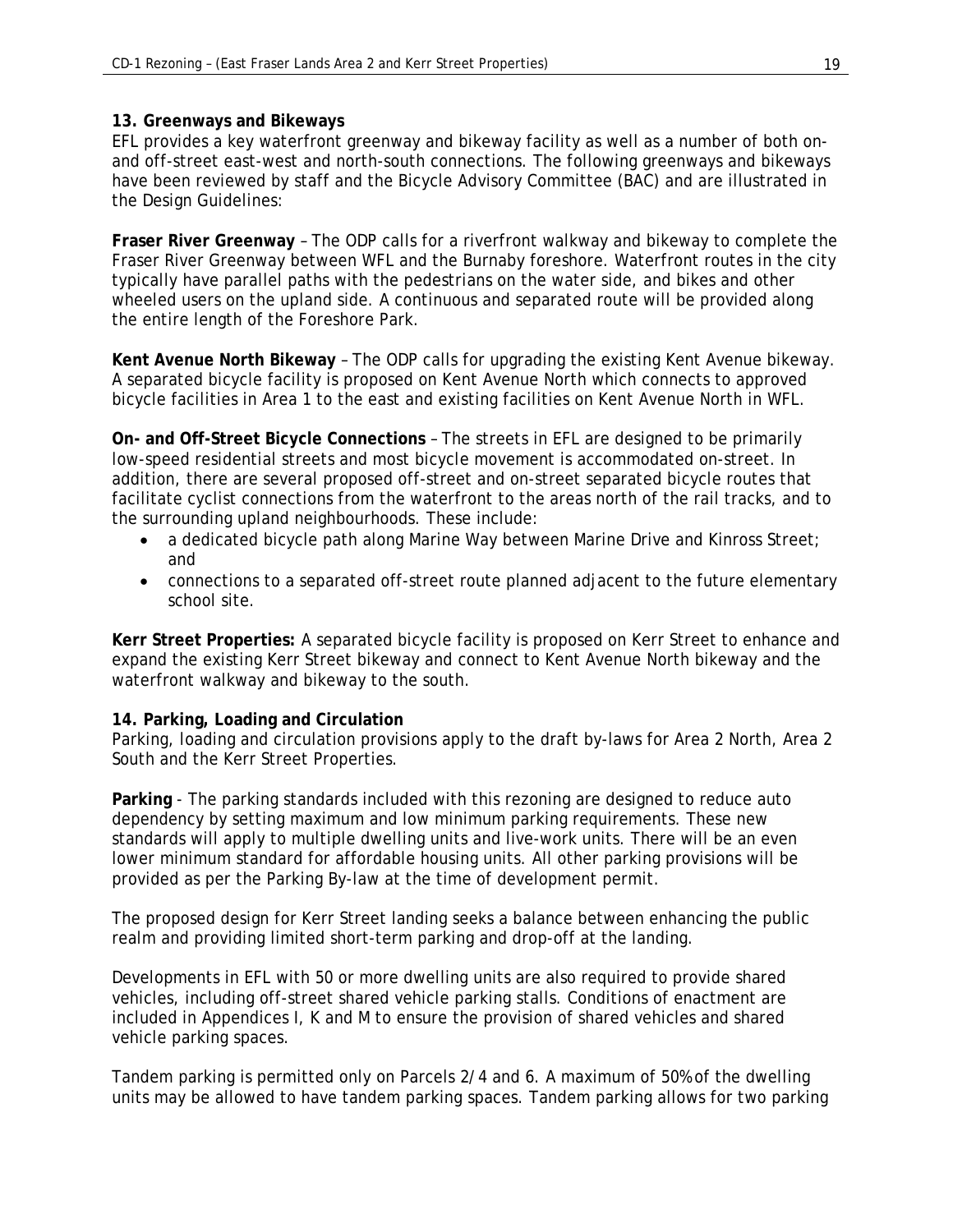spaces, one in front of the other, within a townhouse unit and reduces the frontage required for a parking garage. This parking configuration results in a substantial reduction of typical parking requirements but is supportable for the townhouse form of development on Parcels 2/4 and 6. The success of tandem parking relies on resident coordination to not put unreasonable pressure on off-street and on-street parking. Tandem parking is also beneficial in this case as it facilitates the provision of a greater number of narrower units with two parking spaces on Parcels with challenging grades while enabling front doors, trees and landscaping to enhance the liveability of the internal lane.

**Loading** - Loading is to be provided as outlined in the draft by-laws (see Appendices I, K and M). Class A loading has been increased to allow for 0.01 spaces per dwelling units (any number equal to or greater than 0.5 counts as one space). Class B loading is consistent with the current parking by-law with 0.005 loading spaces for each unit (any number equal to or greater than 0.5 counts as one space). Access to the off-street parking and loading areas is primarily from mews between buildings or private courtyards. An updated study is required at the development permit stage to evaluate turning templates for all parking and loading access points and for internal parking and loading circulation.

**Circulation** – To facilitate circulation and transportation throughout the neighbourhood the following measures are proposed in addition to the bikeways and greenways detailed above:

- one new traffic signal on Marine Way at Kinross Street;
- parallel parking provided where appropriate throughout the neighbourhood; and
- streets designed to accommodate transit on the routes identified in the ODP.

# **15. Environmental Sustainability**

Sustainability is a core concept of the proposed development of EFL. The rezoning application identified several site-wide sustainability elements and a strategy for implementing green buildings that will apply to all three rezonings.

**Site-wide Sustainability** – Major projects, where the developer is responsible for the design and construction of the site services, present a unique opportunity to incorporate site-wide sustainability initiatives. Some of the key features to be provided include:

- a landscape-based rainwater management strategy designed to target the 'first flush' of rainwater falling on the site. Streets and open spaces are designed with raingardens and swales in strategic locations where rainwater can be collected and filtered prior to infiltration or release into the Fraser River.
- site ecological health is enhanced through a number of initiatives, notably major shoreline habitat restoration including the creation of a sanctuary island at the foot of Kinross Park corridor, creation of a watercourse, biofiltration area and permanent wetland in the Kinross Park corridor, and a site-wide landscape strategy designed to provide songbird habitat.
- urban agriculture with edible landscaping and communal gardening opportunities will be designed throughout the site on the development Parcels and in the public realm.

**Neighbourhood Energy Utility (NEU)** – Staff and the applicant are working together to incorporate a NEU into EFL. Energy source options include utilizing the waste heat from the Metro Waste-to-Energy plant, a biomass plant, short term and peaking natural gas boiler plans and a distributed utility system. Discussions are underway with Metro Vancouver and the applicant to address the phasing, ownership and operation of a NEU that uses waste heat from the Metro Waste-to Energy plant.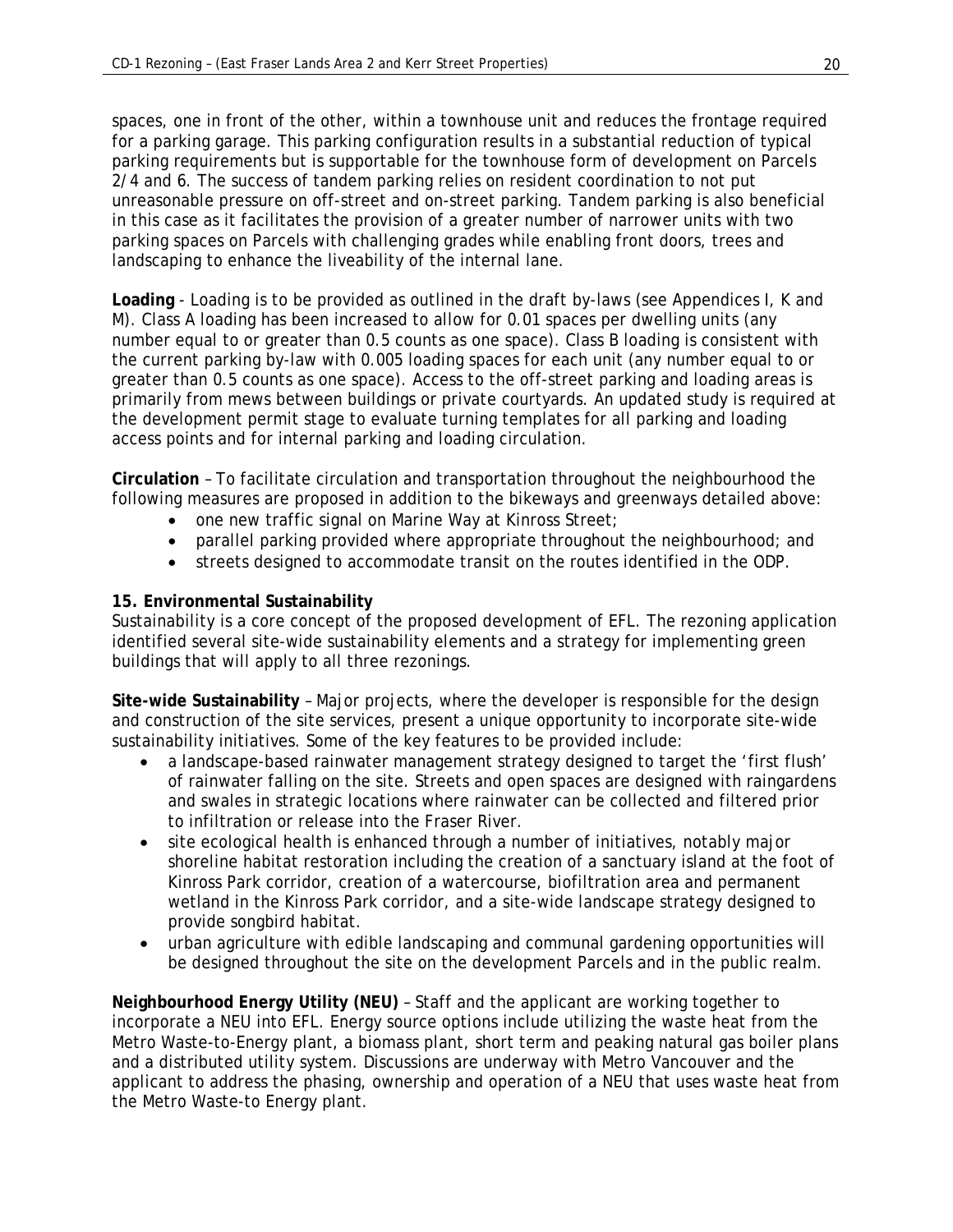**Green Building Strategy** – The applicant is committed to creating a sustainable community, and as such has volunteered a strategy for green buildings that applies LEED® (Leadership in Energy and Environmental Design) Gold equivalent and Built Green™ Gold equivalent with an EnerGuide target of 80 points, depending on the construction method, as a baseline requirement for all buildings in EFL. To monitor the progress toward achieving LEED<sup>®</sup> and Built  $G$ reen<sup>TM</sup> Gold equivalent, the applicant would be expected to submit a sustainability strategy with an accompanying LEED® checklist and Built Green™ project checklist with each development permit application.

Buildings evaluated under the Canadian Green Building Council's (CaGBC) Leadership in Energy and Environmental Design for New Construction (LEED NC) program must target all prerequisites and the equivalent of 39 credits (LEED Gold) from the project checklist (see Appendix P). 22 of 39 equivalent credits that are achieved must be those identified as City priorities in the Design Guidelines. Buildings that are not evaluated under the LEED® NC program will target a Gold rating under either the Built Green<sup>TM</sup> program, or the Built Green<sup>TM</sup> BC "Multi" program, with a minimum Energuide score of 80.

In addition to the green building targets discussed above, the following measures will be included:

- green roofs over concrete structures, excluding the tops of tower. Roofscapes will be highly programmable, useable and accessible spaces;
- buildings will be designed to reduce potable water consumption and achieve a high level of energy performance through a number of strategies including eliminating electric resistance heating in the residential units and utilizing the proposed NEU;
- Energy Star<sup>TM</sup> appliances required in residential units;
- no natural gas fireplaces; and
- dual flush (3/6 litre) or HET (high efficiency toilet) equivalency (3.65 litre) toilets in all buildings.

The applicant is encouraged to register the buildings with LEED<sup>®</sup> Canada Green Building Council (CaGBC) or Built Green<sup>™.</sup>

# **16. Public Amenities**

During the ODP process a package of amenities was determined that would meet the needs of a complete community, with a level of amenity appropriate to the future population in EFL. The Area 2 North and Area 2 South rezonings include the following amenities:

- $\bullet$  4.2 ha parks;
- 0.44 ha elementary school site;
- two 69-space childcare facilities; and
- 80 out-of-school childcare spaces on Parcel 23 as follows:
	- o 20 in the child care facility, and
	- o 60 in the elementary school.

In addition, Appendix N, as a condition of enactment, a requirement that the applicant provide funds for the out-of-school spaces, and a financial contribution to the Vancouver Public Library as set out in Appendices L and N, as required under the ODP. Staff supports the amenity package as proposed, which is consistent with the ODP.

**Kerr Street Properties:** The Kerr Street properties will contribute DCLs and CACs toward the public amenities already established in the ODP.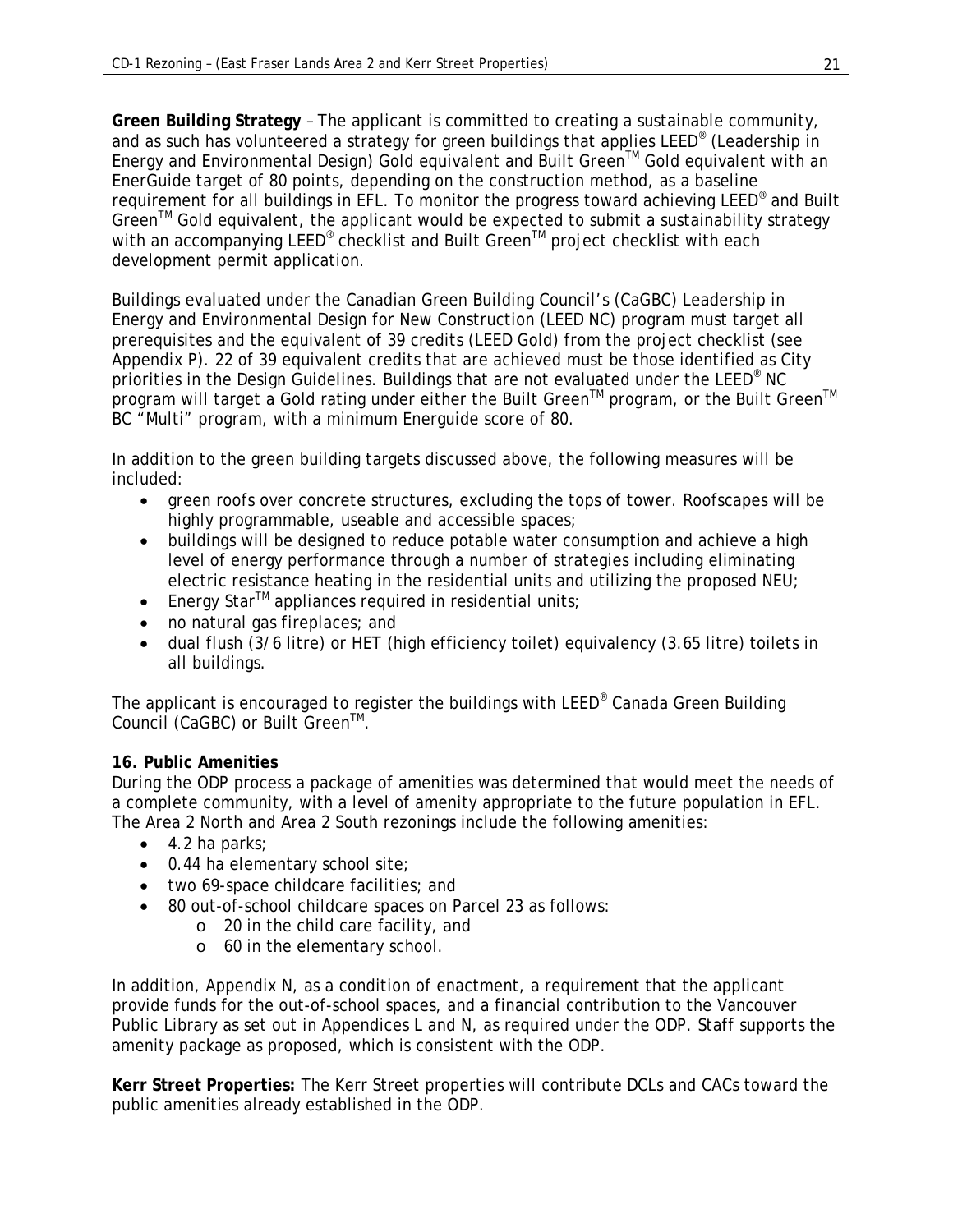## **17. Development Sequencing and Amenity Delivery**

It is anticipated that the sequencing of development will follow the general approach described below. The development is planned to begin at the western edge and move eastward, although each of Area 2 North, Area 2 South and Kerr Street Properties may be developed concurrently. The development of Parcels within each area is expected to follow the sequencing below (refer to Figure 3 for Parcel locations):

- Kerr Street Properties Parcels W3, W1 and W2
- Area 2 North (in order of sequence):
	- o Parcels 2/4 and 6
	- o Parcels 1 and 3
	- o Parcels 5A and 5B
- Area 2 South (in order of sequence):
	- o Parcels 7A, 7B, 9A and 9B
	- o Parcels 8, 10 and 11
	- o Parcels 24, 25 and 28

The elementary school and 60 out-of-school spaces on Parcel 23 are not tied to the development sequencing outlined above. This enables the school to proceed according to the Vancouver School Board's (VSB) development timeline.

**Parks and Community Facilities** - Agreements for the delivery of the parks and community facilities (e.g. child care) will be conditions of enactment (see Appendices J, L and N). The delivery of parks and community facilities will be tied to the first occupancy permit of the Parcels, as outlined below:

| Amenity                                                          | Parcel                |
|------------------------------------------------------------------|-----------------------|
| Area 2 North                                                     |                       |
| Neighbourhood Park North                                         | 2/4                   |
| <b>Kinross Park North</b>                                        | 5B                    |
| 69-space childcare facility                                      | 5B                    |
| Area 2 South                                                     |                       |
| Foreshore Park - Kerr Street to east side of Parcel 10           | 9Β                    |
| Foreshore Park - east edge of Parcel 10 to the east side of      | 11                    |
| Kinross Corridor, and Kinross Park South (south of road H)       |                       |
| Foreshore Park - east side of Kinross Park corridor to west side | 24                    |
| Parcel 28                                                        |                       |
| Neighbourhood Park South                                         | 10                    |
| Kinross Park South - CPR to and including bridge over Road H     | 8B                    |
| <b>Playfield Park</b>                                            | Parcel 28 or delivery |
|                                                                  | of the school         |
|                                                                  | (whichever is first)  |
| 69-space childcare facility and 20 Out-of-school spaces on       | Parcel 25 or delivery |
| Parcel 23                                                        | of the school         |
|                                                                  | (whichever is first)  |
| Elementary school and 60 Out-of-school spaces on Parcel 23       | no trigger            |
|                                                                  | (depends on VSB       |
|                                                                  | development timeline) |
| Kerr Street landing (plaza/parking area)                         | 9Α                    |

**Table 8 –** Parks, Child Care Phasing and Elementary School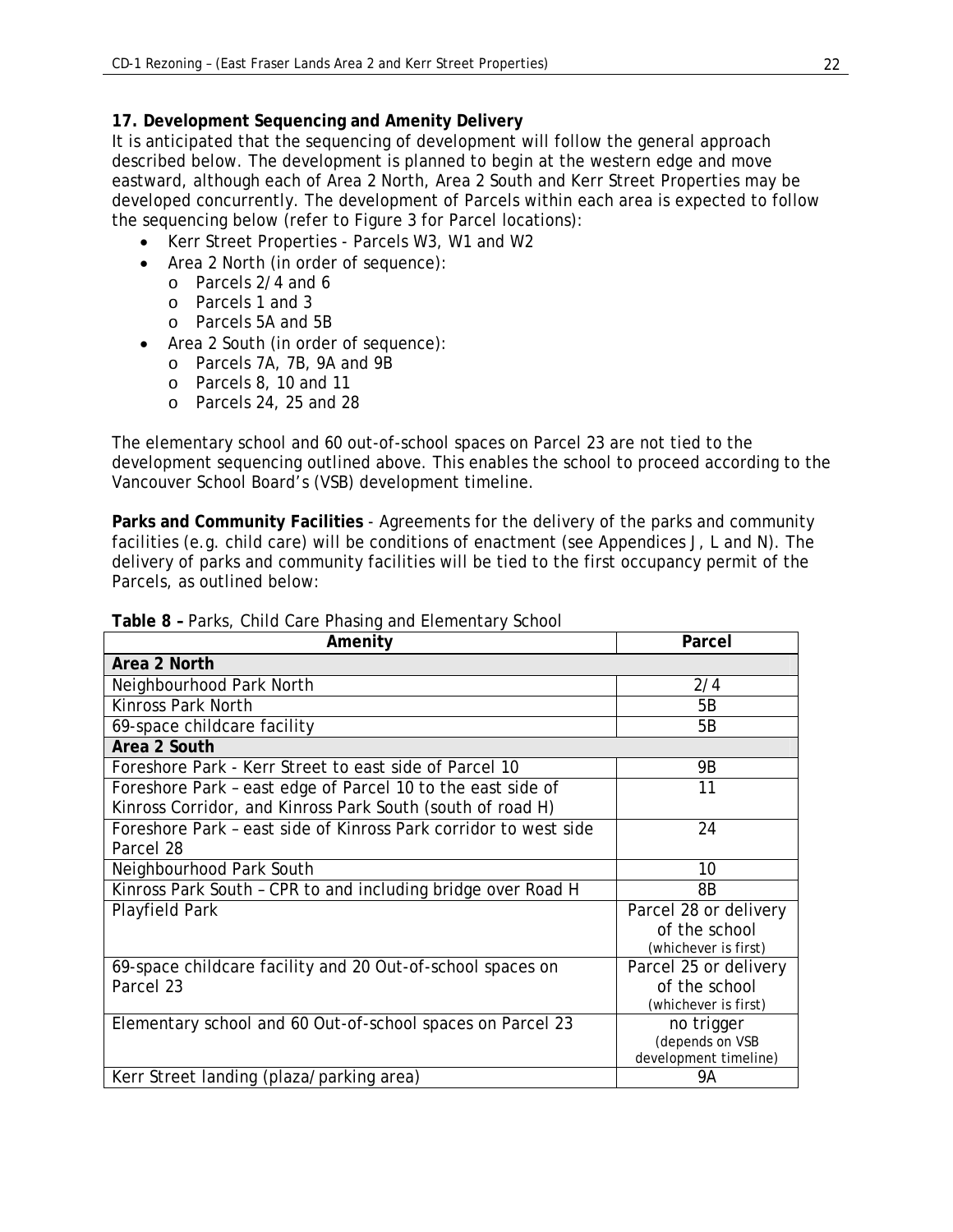The Kerr Street landing improvements are to be completed with Parcel 9A, including design and construction.

### **18. Site Remediation, Waterfront Tenure, CP Rail Line**

The site, as former industrial land, has a number of complicated legal and land ownership challenges. There will be legal agreements related to site remediation, waterfront tenure and the CP rail line crossings.

**Site Remediation** – Certificates of Compliance have been issued by the Ministry of Environment for a portion of Area 2. The issued Certificates of Compliance are to prescribed standards for residential and urban park land soil use and freshwater aquatic life water use and cover areas that will be dedicated roads, and areas that will be parks, and private development parcels. Appendices J, L and N contains prior-to enactment conditions relating to the remediation of road dedications, park parcels, development parcels and lands outside of the existing Certificates of Compliance.

**Waterfront Tenure** – The Fraser River falls within the jurisdiction of Port Metro Vancouver under head lease from the Province. Throughout EFL, portions of the Fraser River have been filled in over time (the "filled foreshore") and will be designed to look and feel like park. As a condition of rezoning enactment, the applicant will be required to secure, at no cost to the City, long term tenure to the satisfaction of the City of the filled foreshore and wetted portions of the Fraser River within Area 2 for the purposes of park and the waterfront walkway and bikeway (see Appendix P). The resolution of this condition will be a model for future waterfront areas of EFL including Area 1.

**CP Rail Crossings** – There are three proposed Canadian Pacific Railway (CPR) crossings within Area 2. Two of the crossings are existing, one at Kerr Street and another at Kinross Street. The City is seeking crossing agreements that sees the City maintain its seniority at the existing crossings. An agreement with CPR will be required to secure the crossings.

A third crossing for pedestrians and cyclists, aligned with the Neighbourhood Park North, was identified in the ODP. To date, discussions with CPR have not been successful in securing it. A design development condition is included that will require the applicant to continue discussions with CPR. If no crossing can be secured by the time the final parcel in Area 2 is developed, then the City will likely continue discussions with CPR to secure the crossing in the future.

# **19. Site Servicing**

The redevelopment of a brownfield site of this size requires an extensive network of new services and infrastructure. The services will have to be designed and constructed to service both the ultimate build-out of the ODP area as well as the individual phases as they proceed. The new services include surface infrastructure such as roads, pathways and landscaping (including sustainability features such as swales and rain gardens) as well as underground utilities such as sewer and water mains. All of the obligations to design and construct the new services will be at no cost to the City and will be secured by legal agreement.

### **20. Kent Avenue South Building Line**

The Zoning and Development By-law Schedule E contains building line requirements that apply to certain streets, in particular a building line requirement for Kent Avenue South to be 33 feet wide between Ash Street and Boundary Road along the south side of the CPR right-of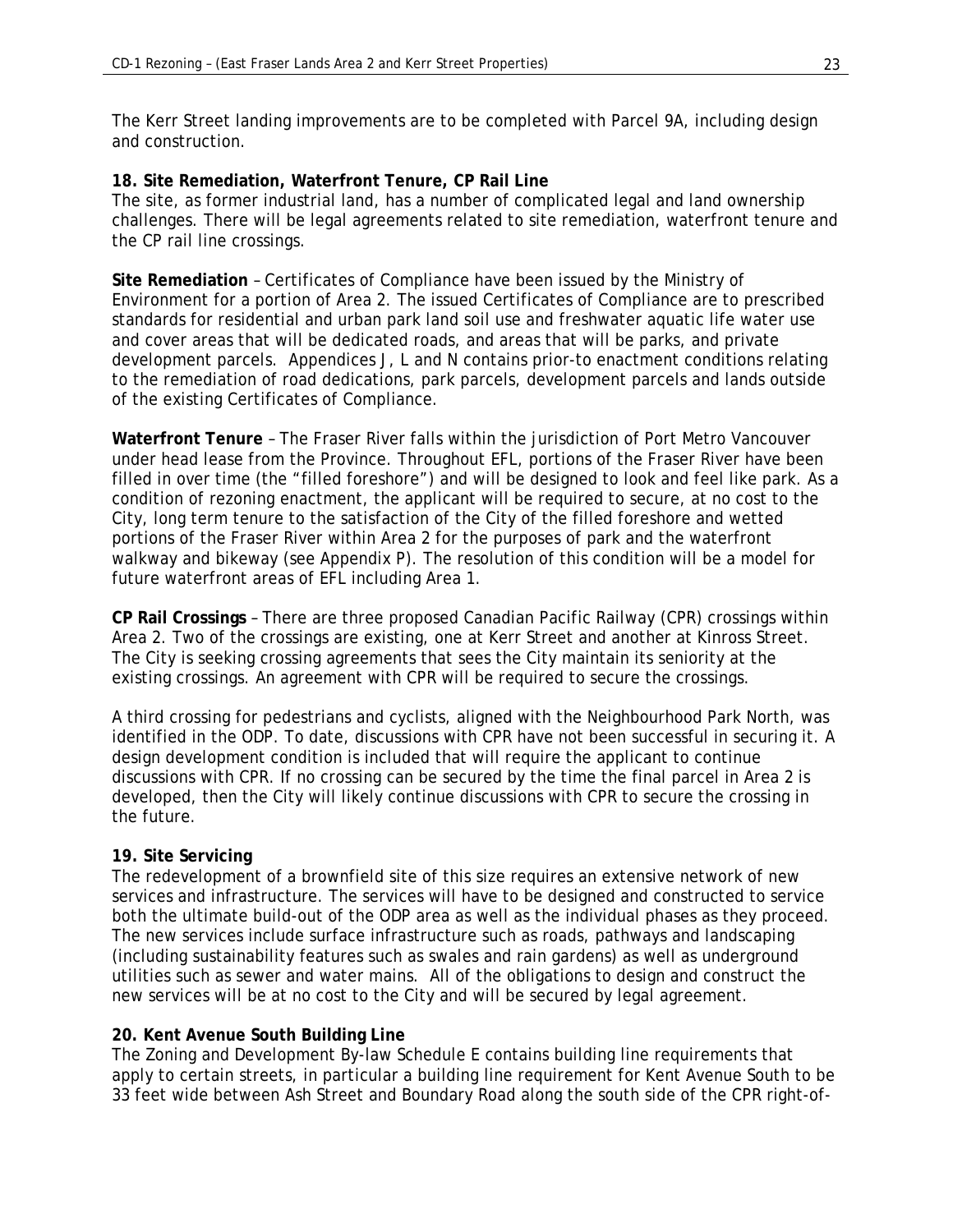way. The EFL road network is designed to discourage short-cutting and as such, Kent Avenue South is proposed to be discontinuous in sections between Kinross and Kerr streets. Vehicles will be diverted from Kent Avenue South to road H between Kerr Street and Kinross Street and therefore this section of Kent is not required. Staff recommend that the by-law be amended to provide an exception for the blocks between Kerr Street and Kinross Street (refer to Appendix C).

# **21. Floodplain Level Review**

The Subdivision Approving Officer reviewed flood plain levels city-wide, including those for EFL, in 2007. The ground level of EFL is to be raised to meet current City flood plain regulations for the site. The Approving Officer intends to undertake regular city-wide reviews of flood plain levels on an approximately four-year interval to assess the science and data on sea level rise and its implications for flood plain safety. The flood plain level at EFL will be subject to the findings of these reviews and will be revised as necessary.

## **22. Proposed Area 1 Modifications**

Through the evaluation of the Area 2 rezonings, staff has identified several items contained in the Area 1 rezonings that require modification. The three proposed by-laws from the Area 1 rezoning (Waterfront Precinct, Town Square Precinct, and Park Precinct) have been approved at public hearing but have not yet been enacted. Staff wish to modify the draft by-laws to include 'Cultural and Recreational Uses, limited to Park and Playground' and to revise the boundary for the Waterfront Precinct, as the western portion of the waterfront is now included in Area 2 South (as noted above). In addition, staff recommend modification of the following conditions of enactment for:

- a. Waterfront Precinct
	- Park Areas the park area requirement is reduced to reflect the transfer of a portion of the Foreshore Park to area 2, and removal of a surface right-of-way from the park conveyance requirement;
	- Out-of-School spaces 60 spaces have been added to the Community Centre on Parcel 31;
	- Crane the traveling crane is to be located within the waterfront plaza; and
	- Contamination two new conditions for contamination on development Parcels.
- b. Town Square Precinct
	- Soils two new conditions for contamination on development Parcels.
- c. Park Precinct
	- Park Areas removal of a surface right-of-way from the park conveyance requirement; and
	- Contamination two new conditions for contamination on development Parcels.

These modifications are included in Appendix G.

### **FINANCIAL IMPLICATIONS**

Approval of the report recommendations will have no financial implications directly associated with this rezoning with respect to fees or staffing. However approval of the Area 2 rezoning will have future financial implications to the City.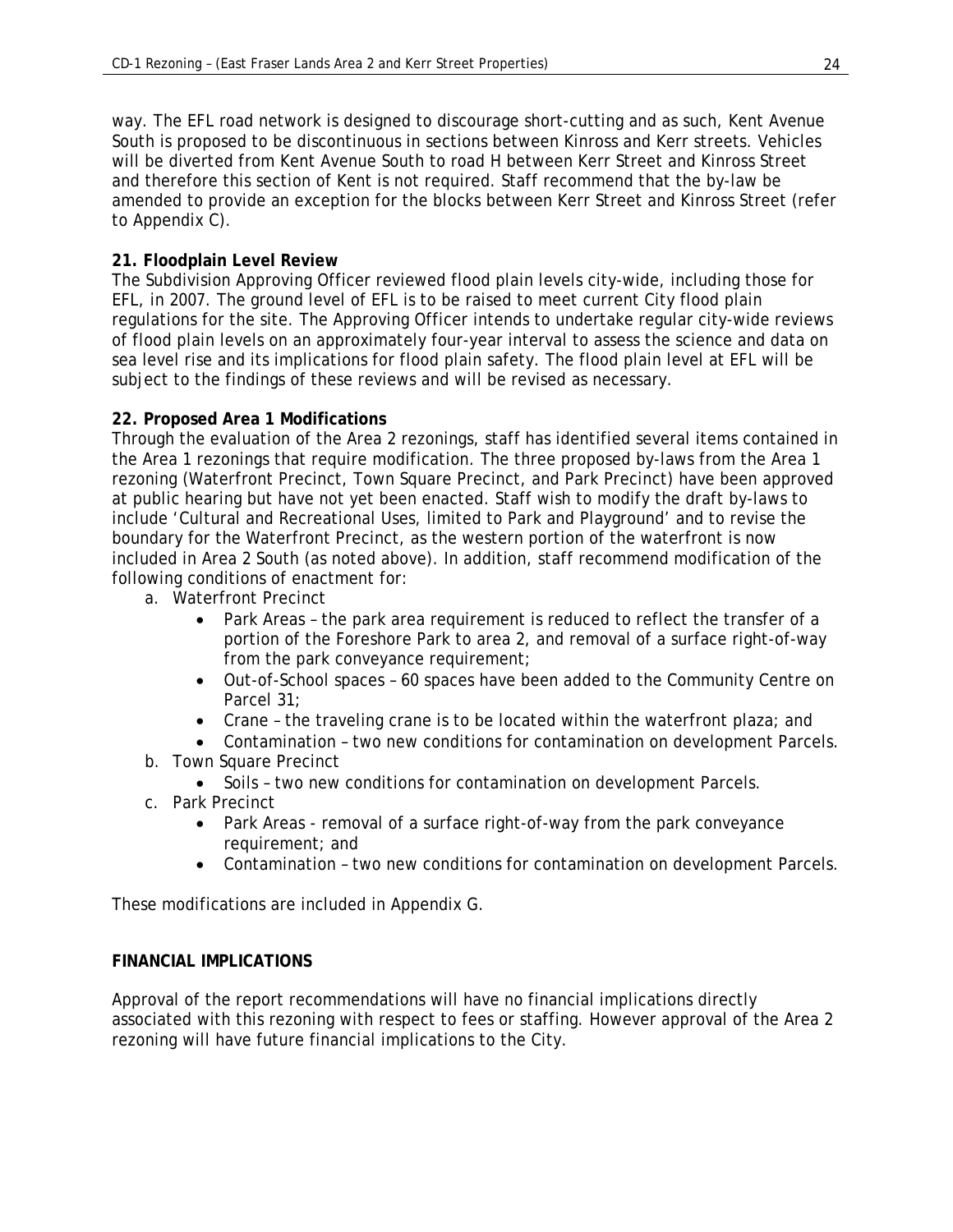**Funding of Public Amenities** – The following amenities are included in the Area 2 rezonings:

- two childcare facilities including out-of-school childcare spaces,
- three affordable housing sites, and
- new public parks.

When the ODP was approved, Council endorsed the principle that all of the Development Cost Levies (DCLs) and Community Amenity Contributions (CACs) accruing from development in the ODP area would be used to fund public amenities in EFL. Additional funds would be provided through DCLs and CACs from the development of 3<sup>rd</sup> party owned sites within the ODP area and the Kerr Street Properties. In addition, Council also has the ability at its option to allocate other City funding to the provision of amenities. As the project proceeds, staff will monitor the balance between the cost of providing the public amenities and the funding available from DCLs and CACs. If costs are expected to exceed the planned funding sources, staff will report to Council recommending options to address any funding shortfalls.

Futhermore, the timing of receipt of the DCLs / CACs is unlikely to match the timing of delivery of the public amenities as the community is developing. Therefore, during the ODP process it was agreed, subject to Council approval, that the City may need to provide interim financing where it is determined (by the City) that the amenities need to be delivered in advance of the receipt of the DCLs / CACs. Any such interim financing would be subject to Council approval.

These principles continue to guide the strategy for the funding and delivery of public amenities within EFL, and it should be emphasised that any contributions that are proposed to be made by the City will be subject to Council approval.

**Operating Funding** - There may be ongoing costs associated with operating new facilities and maintenance costs of supporting new infrastructure including:

- new parks and streets are proposed, as illustrated in the Design Guidelines, and will require on-going maintenance funding; and
- two child care facilities including out-of-school care, depending on the form in which ownership will be secured for the City, may require on-going funding.

Some of these costs will be offset by the additional property tax revenue to be generated from development within the ODP lands, however the balance between revenues and expenditures is not fully understood at this time. Once these costs are fully understood, staff will report back to Council with the appropriate maintenance and operating funding requests.

### **ENVIRONMENTAL IMPLICATIONS**

The proposed development will achieve numerous environmental sustainability objectives outlined in this report and in more detail in the Design Guidelines.